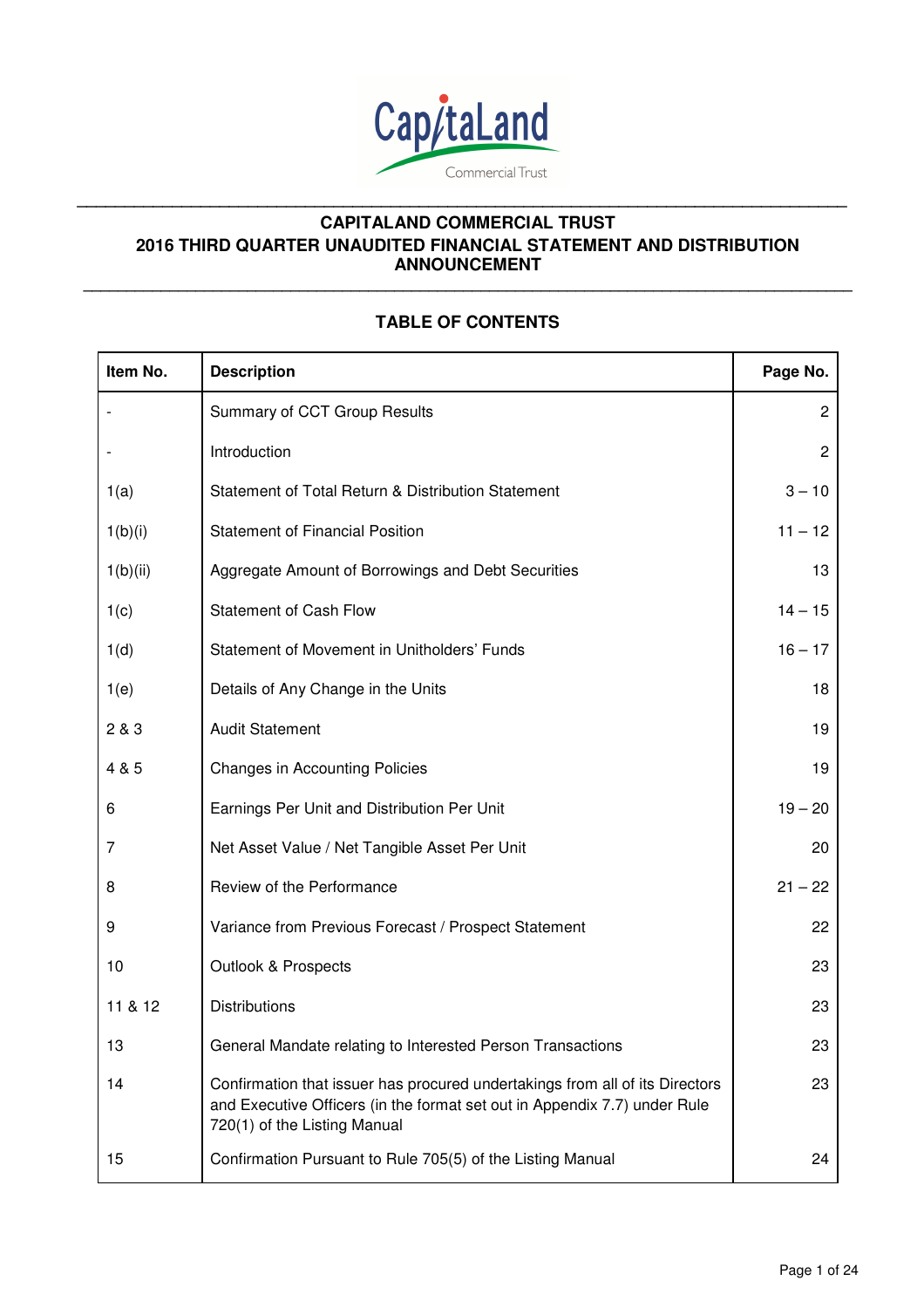### **SUMMARY OF CCT GROUP RESULTS**

|                                       | 3Q 2016      | 3Q 2015 | Change<br>% | YTD Sep 2016         | YTD Sep 2015 | Change<br>% |
|---------------------------------------|--------------|---------|-------------|----------------------|--------------|-------------|
| Gross Revenue (S\$'000)               | 74,422       | 68,345  | 8.9         | 208,851              | 205,620      | 1.6         |
| Net Property Income (S\$'000)         | 57,028       | 52,671  | 8.3         | 160,507              | 160,498      | 0.0         |
| Distributable Income (S\$'000)        | 68,296       | 63,150  | 8.1         | 198,229              | 190,328      | 4.2         |
| Distribution Per Unit ("DPU") (cents) | $2.30^{(1)}$ | 2.14    | 7.5         | $6.69$ <sup>(1</sup> | 6.45         | 3.7         |

Note:

(1) The estimated DPU of 2.30 cents for 3Q 2016 and 6.69 cents for YTD September 2016 were computed on the basis that none of the convertible bonds due 2017 ("CB 2017") is converted into CCT units ("Units"). Accordingly, the actual quantum of DPU may differ if any of the CB 2017 is converted into Units.

### **INTRODUCTION**

CapitaLand Commercial Trust ("CCT") was established pursuant to a trust deed dated 6 February 2004 (as amended) executed between CapitaLand Commercial Trust Management Limited as manager of CCT (the "Manager") and HSBC Institutional Trust Services (Singapore) Limited as trustee of CCT (the "CCT Trustee").

As of 30 September 2016, CCTs portfolio consists of Capital Tower, Six Battery Road, One George Street, HSBC Building, Bugis Village, Golden Shoe Car Park, Wilkie Edge, Twenty Anson, CapitaGreen held through MSO Trust and 60% interest in Raffles City Singapore held through RCS Trust. In addition, CCT owns approximately 17.7% stake in MRCB-Quill REIT ("MQREIT"), a commercial REIT listed in Malaysia.

On 31 August 2016, CCT's acquisition of the remaining 60% interest in MSO Trust which holds CapitaGreen was completed. Henceforth, CCT owns 100% of MSO Trust and the financials of MSO Trust have since been consolidated to CCT Group's financial results.

On 19 October 2016, CapitaLand Commercial Trust Management Limited, the Manager of CCT announced that the Manager has submitted plans to the relevant government authorities to redevelop Golden Shoe Car Park. Please refer to the news release of even date for the full details.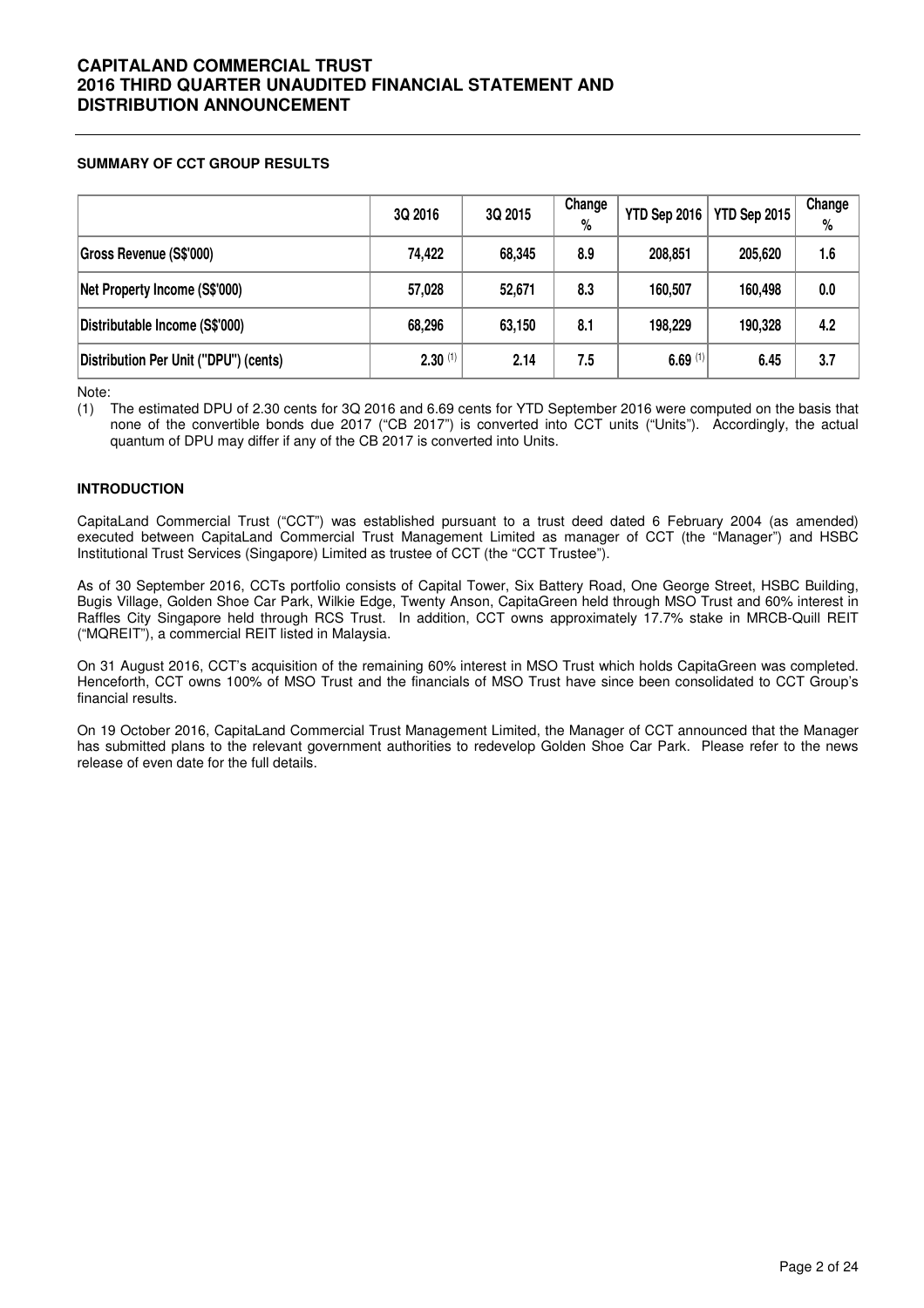## **1(a)(i) Statement of Total Return & Distribution Statement (3Q 2016 vs 3Q 2015)**

|                                                     |                | Group     |           |           | <b>Trust</b> |           |                          |  |
|-----------------------------------------------------|----------------|-----------|-----------|-----------|--------------|-----------|--------------------------|--|
| <b>Statement of Total Return</b>                    | Note           | 3Q 2016   | 3Q 2015   | Change    | 3Q 2016      | 3Q 2015   | Change                   |  |
|                                                     |                | S\$'000   | S\$'000   | $\%$      | S\$'000      | S\$'000   | $\%$                     |  |
| Gross rental income                                 | $\mathbf{1}$   | 68,264    | 61,688    | 10.7      | 61,599       | 61,688    | (0.1)                    |  |
| Car park income                                     |                | 2,944     | 2,819     | 4.4       | 2,833        | 2,819     | 0.5                      |  |
| Other income                                        | $\overline{2}$ | 3,214     | 3,838     | (16.3)    | 2,997        | 3,765     | (20.4)                   |  |
| Gross revenue                                       |                | 74,422    | 68,345    | 8.9       | 67,429       | 68,272    | (1.2)                    |  |
| Property management fees                            |                | (1,620)   | (1,484)   | 9.2       | (1, 454)     | (1, 483)  | (2.0)                    |  |
| Property tax                                        | 3              | (6,086)   | (6, 150)  | (1.0)     | (5, 438)     | (6, 150)  | (11.6)                   |  |
| Other property operating expenses                   | 4              | (9,688)   | (8,040)   | 20.5      | (8, 858)     | (8,023)   | 10.4                     |  |
| Property operating expenses                         |                | (17, 394) | (15, 674) | 11.0      | (15, 750)    | (15, 656) | $0.6\,$                  |  |
| Net property income                                 | 5              | 57,028    | 52,671    | 8.3       | 51,679       | 52,616    | (1.8)                    |  |
| Interest income                                     | 6              | 1,020     | 1,004     | 1.6       | 2,123        | 987       | NM                       |  |
| Investment income                                   | $\overline{7}$ | 1,661     | 871       | 90.7      | 28,161       | 21,596    | 30.4                     |  |
| Amortisation of intangible asset                    | 8              | (438)     | (757)     | (42.1)    | (438)        | (757)     | (42.1)                   |  |
| Costs associated with acquisition of subsidiary     | 9              | (10, 935) |           | <b>NM</b> | (10, 935)    |           | <b>NM</b>                |  |
| Asset management fees:                              |                |           |           |           |              |           |                          |  |
| - Base fees                                         |                | (1, 469)  | (1, 313)  | 11.9      | (1, 335)     | (1, 313)  | 1.7                      |  |
| - Performance fees                                  | 10             | (1,825)   | (2,298)   | (20.6)    | (1,751)      | (2, 298)  | (23.8)                   |  |
| Trust expenses                                      |                | (620)     | (654)     | (5.2)     | (596)        | (655)     | (9.0)                    |  |
| Finance costs                                       | 11             | (12, 422) | (9, 304)  | 33.5      | (10, 124)    | (9, 304)  | 8.8                      |  |
| Net income before share of profit of joint ventures |                | 32,000    | 40,220    | (20.4)    | 56,784       | 60,872    | (6.7)                    |  |
| Share of profit (net of tax) of:                    |                |           |           |           |              |           |                          |  |
| - Joint ventures                                    | 12             | 22,158    | 16,502    | 34.3      |              |           |                          |  |
| Net income                                          |                | 54,158    | 56,722    | (4.5)     | 56,784       | 60,872    | (6.7)                    |  |
| Loss on acquisition of subsidiary - net             | 13             | (2, 562)  |           | <b>NM</b> |              |           |                          |  |
| Total return for the period before tax              |                | 51,596    | 56,722    | (9.0)     | 56,784       | 60,872    | (6.7)                    |  |
| Tax expense                                         | 14             | (165)     | (4)       | <b>NM</b> | (237)        | (3)       | NM                       |  |
| Total return for the period after tax               |                | 51,431    | 56,718    | (9.3)     | 56,547       | 60,869    | (7.1)                    |  |
| <b>Distribution Statement</b>                       |                |           |           |           |              |           |                          |  |
| Net income before share of profit of joint ventures |                | 32,000    | 40,220    | (20.4)    | 56,784       | 60,872    | (6.7)                    |  |
| Net tax and other adjustments                       | 15             | 11,699    | 2,205     | <b>NM</b> | 11,512       | 2,278     | <b>NM</b>                |  |
| Distribution from joint ventures                    | $16$           | 24,597    | 20,725    | 18.7      |              |           | $\overline{\phantom{a}}$ |  |
| Distributable income to unitholders                 |                | 68,296    | 63,150    | 8.1       | 68,296       | 63,150    | 8.1                      |  |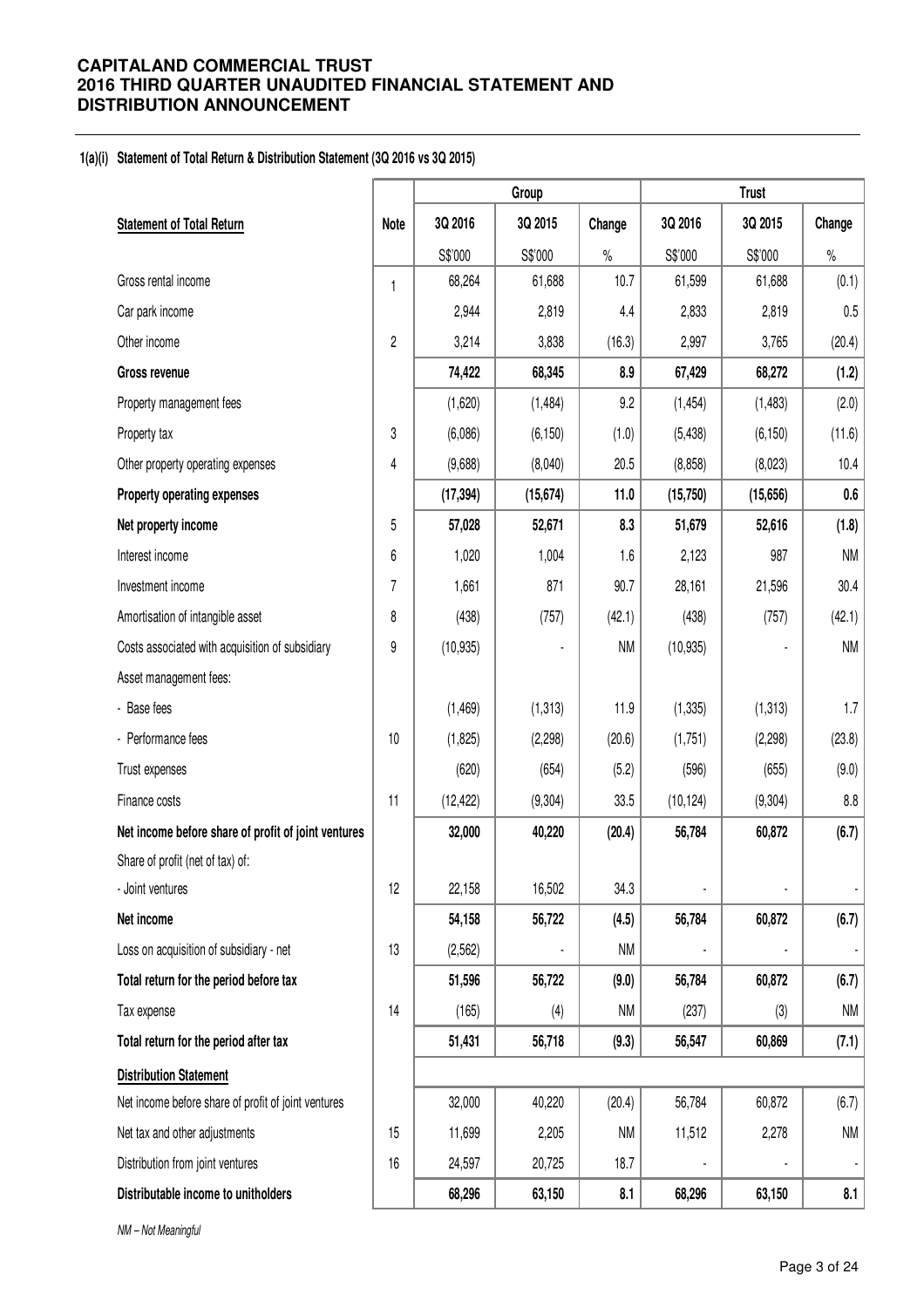## Notes:

- (1) Gross rental revenue for 3Q 2016 was S\$68.3 million, an increase of S\$6.6 million or 10.7% from 3Q 2015. The increase was due to contribution of S\$6.7 million from CapitaGreen which was acquired on 31 August 2016.
- (2) Other income includes the following:
	- (a) Yield stabilization income of S\$0.4 million was accrued in 3Q 2016 for Twenty Anson (3Q 2015: S\$0.8 million). The amount was accrued pursuant to a Deed of Yield Stabilization ('YS Deed') dated 22 March 2012 whereby a yield stabilization sum of S\$17.1 million was provided to achieve a stabilized yield of up to 5.5% per annum for Twenty Anson's purchase value of S\$430.0 million. The yield stabilization income was computed based on 4.0% per annum of net property income yield for 3Q 2016 and 3Q 2015. As at 30 September 2016, the balance yield stabilization sum was S\$2.6 million (30 September 2015: S\$3.7 million); and
	- (b) Recovery from tenants and licence. The amount was lower in 3Q 2016 vis-à-vis 3Q 2015 due to lower tenant recoveries.
- (3) Lower property tax for 3Q 2016 was largely due to lower annual value assessed by Inland Revenue of Singapore for Capital Tower.
- (4) Other property operating expenses in 3Q 2016 was higher as compared with that of 3Q 2015 mainly due to an increase in property reimbursement expenses. For the Group, consolidation of MSO Trust's expenses for September 2016 had also contributed to the increase.
- (5) The following items have been included in arriving at net property income:

|         | Group   |        |         | Trust   |        |
|---------|---------|--------|---------|---------|--------|
| 3Q 2016 | 3Q 2015 | Change | 3Q 2016 | 3Q 2015 | Change |
| S\$'000 | S\$'000 | $\%$   | S\$'000 | S\$'000 | $\%$   |
| 447     | 386     | 15.8   | 343     | 386     | (11.1) |

Depreciation & amortisation of lease incentives

(6) Interest income includes the following:

|                                                                     |                              | Group   |           | <b>Trust</b> |         |      |  |
|---------------------------------------------------------------------|------------------------------|---------|-----------|--------------|---------|------|--|
|                                                                     | 3Q 2015<br>3Q 2016<br>Change |         |           | 3Q 2016      | 3Q 2015 |      |  |
|                                                                     | S\$'000                      | S\$'000 | $\%$      | S\$'000      | S\$'000 | $\%$ |  |
| Interest income from cash balance                                   | 187                          | 81      | <b>NM</b> | 151          | 64      | NM   |  |
| Interest income from unitholder's loan to MSO Trust <sup>(6a)</sup> | 833                          | 923     | (9.8)     | 972. ا       | 923     | NM   |  |
| Total                                                               | 020                          | 1,004   | 1.6       | 2,123        | 987     | NM   |  |

- (6a) At the Trust level, the increase in interest income for the Trust in 3Q 2016 vs 3Q 2015 was mainly due to higher interest rate and higher amount of loans extended to MSO Trust. At the Group level, interest income was earned for only two months in 3Q 2016 prior to the acquisition of 60% units of MSO Trust vis-a-vis the full quarter in 3Q 2015.
- (7) Investment income in 3Q 2016 for the Trust relates to distributions from RCS Trust, MSO Trust and MQREIT, while that for 3Q 2015 relates to distributions from RCS Trust and MQREIT. At the Group level, investment income for the Group relates to distribution from MQREIT. 3Q 2015 investment income was lower for CCT Group versus 3Q 2016 because MQREIT paid a partial advance distribution in 1Q 2015.
- (8) This relates to the amortisation of yield stabilization sum in relation to Twenty Anson. The amount was computed based on a net property yield of 4.0% per annum for Twenty Anson.
- (9) This relates to cost incurred in the acquisition of 60% units in MSO Trust, comprising mainly of acquisition fees. The amount does not affect distributable income.
- (10) The decrease in performance fees for 3Q 2016 vs 3Q 2015 for the Trust and Group was mainly due to a lower net investment income after deducting the costs associated with acquisition of 60% units in MSO Trust.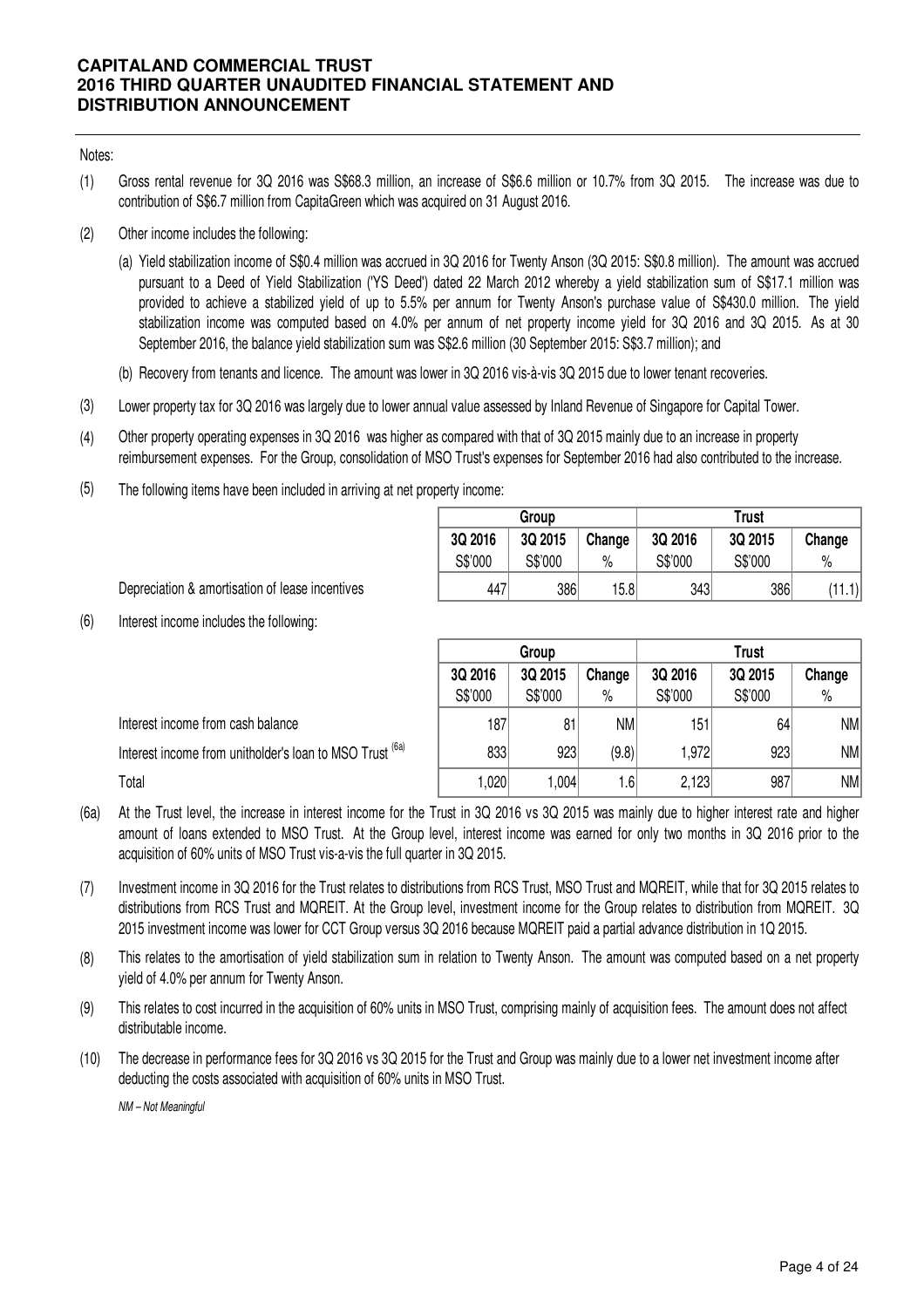## (11) Finance costs include the following:

|                                    |         | Group   |        |         | <b>Trust</b> |        |
|------------------------------------|---------|---------|--------|---------|--------------|--------|
|                                    | 3Q 2016 | 3Q 2015 | Change | 3Q 2016 | 3Q 2015      | Change |
|                                    | S\$'000 | S\$'000 | $\%$   | S\$'000 | S\$'000      | $\%$   |
| Interest cost (11a)                | 11,316  | 8,253   | 37.1   | 9,095   | 8,253        | 10.2   |
| Amortisation and transaction costs | 1,106   | 1,051   | 5.2    | .029    | 0.051        | (2.1)  |
| Total                              | 12,422  | 9,304   | 33.5   | 10,124  | 9,304        | 8.8    |

(11a) At the Trust level, higher interest cost for 3Q 2016 from 3Q 2015 was due to the increase in borrowings to acquire 60% units in MSO Trust. At the Group level, MSO Trust's interest cost for September 2016 was consolidated into CCT Group's interest cost and additional borrowings incurred for the acquisition of 60% of MSO Trust resulted in higher interest cost year-on-year.

(12) Share of profit of joint ventures relates to CCT's 60% interest in RCS Trust and 40% interest in MSO Trust (for MSO Trust, it is for the period 1 July to 31 August 2016), which are derived as follows:

|                                       |         | Group    |        |
|---------------------------------------|---------|----------|--------|
|                                       | 3Q 2016 | 3Q 2015  | Change |
|                                       | S\$'000 | S\$'000  | $\%$   |
| Gross revenue (12a)                   | 40,275  | 37,623   | 7.0    |
| Property operating expenses (12b)     | (9,544) | (10,607) | (10.0) |
| Net property income (12a)             | 30,731  | 27,016   | 13.8   |
| Finance costs (12c)                   | (6,086) | (8,040)  | (24.3) |
| Trust and other expenses (12d)        | (2,487) | (2,474)  | 0.5    |
| Profit of joint ventures (net of tax) | 22,158  | 16,502   | 34.3   |

- (12a) The increase in gross revenue and net property income were largely due to contributions from progressive commencement of leases at CapitaGreen, notwithstanding that CapitaGreen's contribution to joint ventures' revenue was only for two months in 3Q 2016 (revenue of CapitaGreen for September 2016 was consolidated to CCT Group). In 3Q 2016, CCT's 40% interest in gross revenue of CapitaGreen was S\$5.4 million (3Q 2015: S\$3.2 million), and net property income was S\$4.8 million in 3Q 2016 (3Q 2015: S\$1.5 million).
- (12b) Lower property operating expenses for 3Q 2016 versus 3Q 2015 as only two months of MSO Trust's expenses were accounted in 3Q 2016 versus the full quarter for 3Q 2015. In addition, there was a one-off property tax reversal of S\$1.0 million (CCT's 40% interest) for CapitaGreen in August 2016 due to successful appeal for lower annual values for the property tax assessment.
- (12c) Lower finance costs in 3Q 2016 from 3Q 2015 were due to lower finance costs by RCS Trust.
- (12d) Includes asset management fees.
- (13) On 31 August 2016, the Group completed the acquisition of 60% interest in MSO Trust and MSO Trust is now a wholly owned subsidiary of CCT. A net loss on acquisition of subsidiary of S\$2.6 million was recognised as a result of the realisation of its initial 40% share of MSO Trust's hedging reserve of S\$8.6 million, prior to the acquisition of 60% interest in MSO Trust. This was offset by the provisional gain of S\$6.0 million for the acquisition as the consideration paid for the acquisition of 60% interest in MSO Trust was lower than the fair value of the net asset. The provisional gain may be adjusted upon finalization of audited MSO Trust's financial results as at 31 August 2016. This amount does not affect distributable income.
- (14) This relates to the tax on the distribution received from MQREIT and the yield stabilization income for Twenty Anson.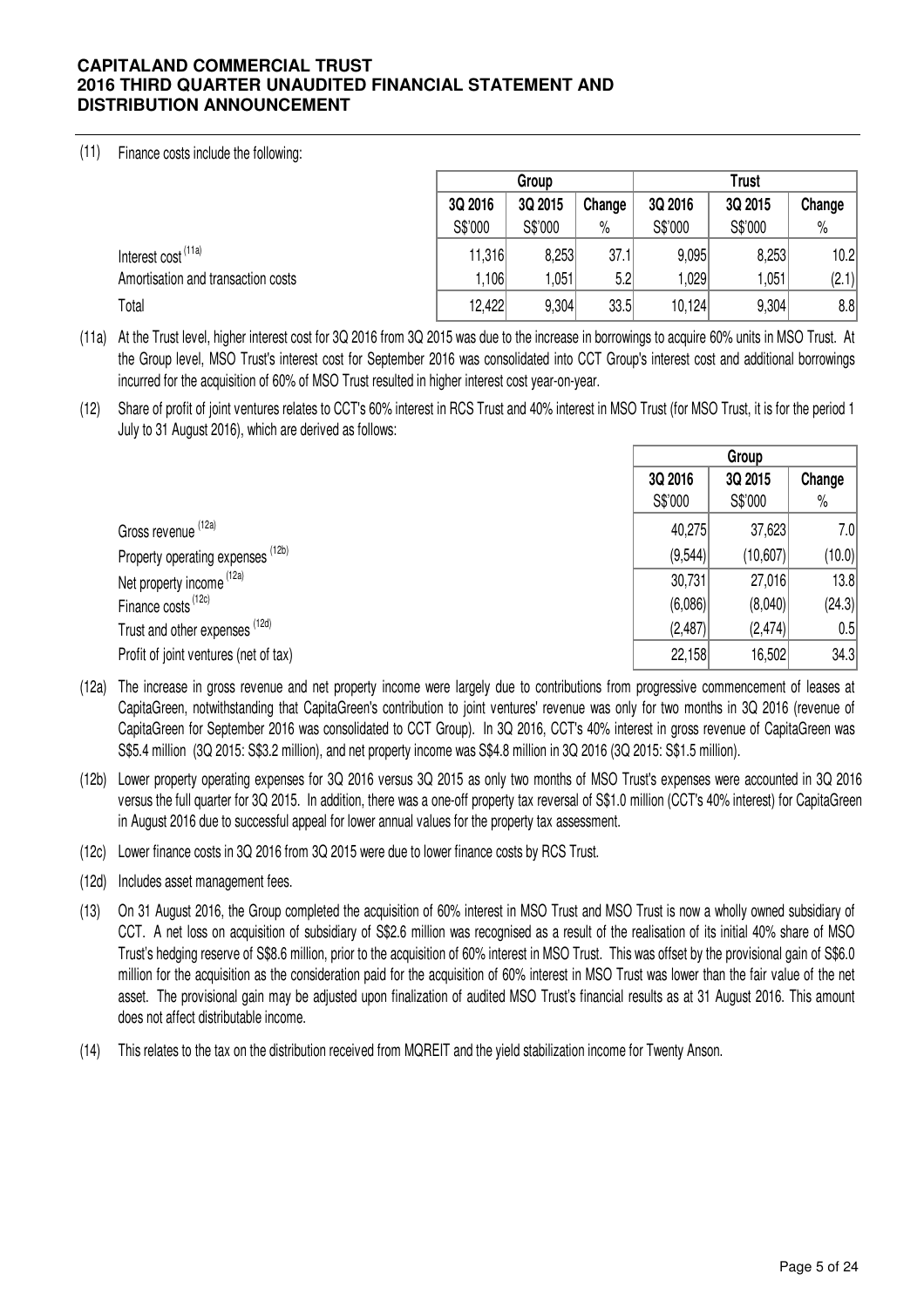(15) Included in net tax and other adjustments are the following:

|                                                 |         | Group   |           |         | Trust   |           |
|-------------------------------------------------|---------|---------|-----------|---------|---------|-----------|
|                                                 | 3Q 2016 | 3Q 2015 | Change    | 3Q 2016 | 3Q 2015 | Change    |
|                                                 | S\$'000 | S\$'000 | $\%$      | S\$'000 | S\$'000 | %         |
| Asset management fee payable in Units           | 904     | 956     | (5.4)     | 904     | 956     | (5.4)     |
| Trustee's fees                                  | 180     | 165     | 9.1       | 180     | 165     | 9.1       |
| Amortisation and transaction costs              | 1,106   | 1,051   | 5.2       | 1,029   | 1,051   | (2.1)     |
| Costs associated with acquisition of subsidiary | 10,935  |         | <b>NM</b> | 10,935  |         | NM        |
| Net profits from subsidiaries (15a)             | (31)    | (70)    | (55.7)    |         |         |           |
| Tax-exempt income retained (15b)                | (1,831) | (763)   | <b>NM</b> | (1,831) | (763)   | NM        |
| Temporary differences and other adjustments     | 436     | 866     | (49.7)    | 295     | 869     | (66.1)    |
| Total                                           | 11,699  | 2,205   | <b>NM</b> | 11,512  | 2,278   | <b>NM</b> |

(15a) This relates mainly to profits from FirstOffice Pte. Ltd. ("FOPL"), a special-purpose vehicle that holds Twenty Anson before the property was transferred to CCT in July 2015.

(15b) For 3Q 2016, this relates to net tax-exempt income from MQREIT (S\$1.5 million) and Twenty Anson's yield stabilisation sum (S\$0.3 million) retained for the Group and the Trust. Amount for 3Q 2015 relates to retained net tax-exempt income from MQREIT, which was lower than that of 3Q 2016 as MQREIT had paid partial advance distribution in 1Q 2015. The retained amount may be used for anticipated capital expenditure and/or distribution to unitholders.

(16) This relates to CCT's 60% interest in RCS Trust's distribution and 40% interest in MSO Trust's distribution in 3Q 2016 (prior to the completion of acquisition of MSO Trust on 31 August 2016). For 3Q 2015, it relates only to CCT's 60% interest in RCS Trust's distribution.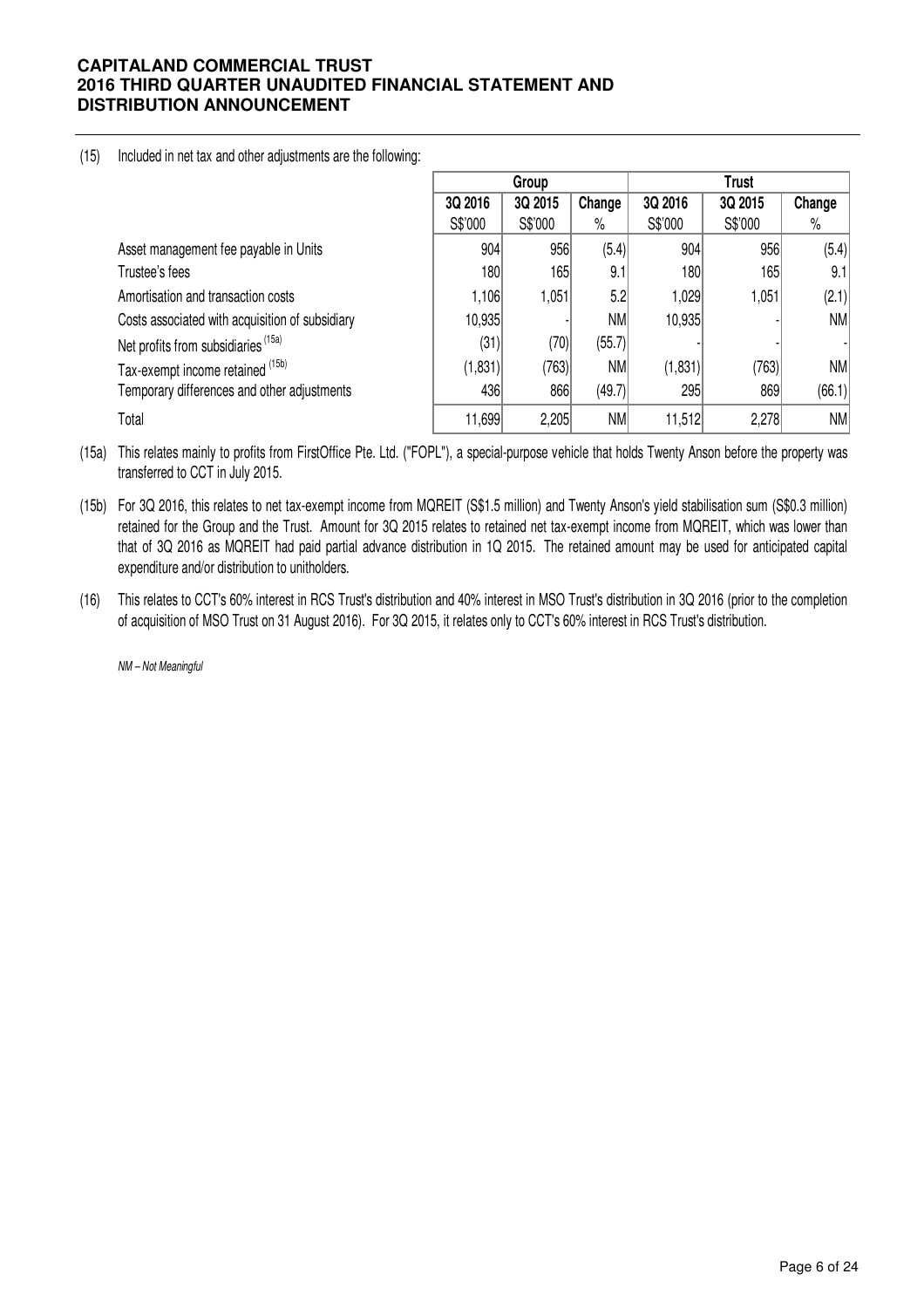### **1(a)(ii) Statement of Total Return & Distribution Statement (YTD Sep 2016 vs YTD Sep 2015)**

|                                                                      |      | Group        |              |              | <b>Trust</b>     |              |           |
|----------------------------------------------------------------------|------|--------------|--------------|--------------|------------------|--------------|-----------|
| <b>Statement of Total Return</b>                                     | Note | YTD Sep 2016 | YTD Sep 2015 | Change       | YTD Sep 2016     | YTD Sep 2015 | Change    |
| Gross rental income                                                  |      | S\$'000      | S\$'000      | $\%$         | S\$'000          | S\$'000      | $\%$      |
|                                                                      | 1    | 190,945      | 187,037      | 2.1<br>(0.4) | 184,280<br>8,515 | 177,169      | 4.0       |
| Car park income                                                      |      | 8,626        | 8,662        |              |                  | 8,559        | (0.5)     |
| Other income                                                         | 2    | 9,280        | 9,921        | (6.5)        | 9,063            | 9,023        | 0.4       |
| Gross revenue                                                        |      | 208,851      | 205,620      | 1.6          | 201,858          | 194,751      | 3.6       |
| Property management fees                                             |      | (4,531)      | (4,530)      | 0.0          | (4, 365)         | (4, 265)     | 2.3       |
| Property tax                                                         | 3    | (18,028)     | (17, 497)    | 3.0          | (17, 380)        | (16, 622)    | 4.6       |
| Other property operating expenses                                    | 4    | (25, 785)    | (23,095)     | 11.6         | (24, 955)        | (21, 950)    | 13.7      |
| Property operating expenses                                          |      | (48, 344)    | (45, 122)    | 7.1          | (46, 700)        | (42, 837)    | 9.0       |
| Net property income                                                  | 5    | 160,507      | 160,498      | 0.0          | 155,158          | 151,914      | 2.1       |
| Interest income                                                      | 6    | 3,676        | 2,928        | 25.5         | 4,730            | 8,983        | (47.3)    |
| Investment income                                                    | 7    | 3,369        | 871          | <b>NM</b>    | 75,775           | 66,411       | 14.1      |
| Amortisation of intangible asset                                     | 8    | (769)        | (1, 135)     | (32.2)       | (769)            | (1, 135)     | (32.2)    |
| Costs associated with acquisition of subsidiary                      | 9    | (10, 935)    |              | <b>NM</b>    | (10, 935)        |              | <b>NM</b> |
| Asset management fees:                                               |      |              |              |              |                  |              |           |
| - Base fees                                                          |      | (4,093)      | (3,806)      | 7.5          | (3,959)          | (3,806)      | 4.0       |
| - Performance fees                                                   | 10   | (6, 404)     | (7,070)      | (9.4)        | (6, 330)         | (7,070)      | (10.5)    |
| Trust expenses                                                       | 11   | (1,829)      | (2,306)      | (20.7)       | (1,799)          | (2, 260)     | (20.4)    |
| Finance costs                                                        | 12   | (31, 485)    | (26, 439)    | 19.1         | (29, 174)        | (26, 425)    | 10.4      |
| Net income before share of profit of associate and                   |      | 112,037      | 123,541      | (9.3)        | 182,697          | 186,612      | (2.1)     |
| joint ventures<br>Share of profit (net of tax) of:                   |      |              |              |              |                  |              |           |
| - Associate                                                          | 13   |              | 1,820        | <b>NM</b>    |                  |              |           |
| - Joint ventures                                                     | 14   | 78,310       | 66,470       | 17.8         |                  |              |           |
| Net income                                                           |      | 190,347      | 191,831      | (0.8)        | 182,697          | 186,612      | (2.1)     |
| Dilution (loss) / gain on investment in associate                    | 15   |              | (18, 903)    | <b>NM</b>    |                  | 2,629        | <b>NM</b> |
| Impairment of available-for-sale investment                          | 16   | (8,916)      |              | ΝM           | (8,916)          |              | <b>NM</b> |
| Loss on acquisition of subsidiary - net                              | 17   | (2, 562)     |              | ΝM           |                  |              | ΝM        |
| Net gain in fair value of investment properties                      | 18   | 8,643        | 37,393       | (76.9)       | 8,643            | 37,890       | (77.2)    |
| Total return for the period before tax                               |      | 187,512      | 210,321      | (10.8)       | 182,424          | 227,131      | (19.7)    |
| Tax expense                                                          | 19   | (391)        | (91)         | ΝM           | (461)            | (3)          | ΝM        |
| Total return for the period after tax                                |      | 187,121      | 210,230      | (11.0)       | 181,963          | 227,128      | (19.9)    |
| <b>Distribution Statement</b>                                        |      |              |              |              |                  |              |           |
| Net income before share of profit of associate and joint<br>ventures |      | 112,037      | 123,541      | (9.3)        | 182,697          | 186,612      | (2.1)     |
| Net tax and other adjustments                                        | 20   | 15,689       | 3,965        | ΝM           | 15,532           | 3,716        | <b>NM</b> |
| Distribution from joint ventures                                     | 21   | 70,503       | 62,822       | 12.2         |                  |              |           |
| Distributable income to unitholders                                  |      | 198,229      | 190,328      | 4.2          | 198,229          | 190,328      | 4.2       |
|                                                                      |      |              |              |              |                  |              |           |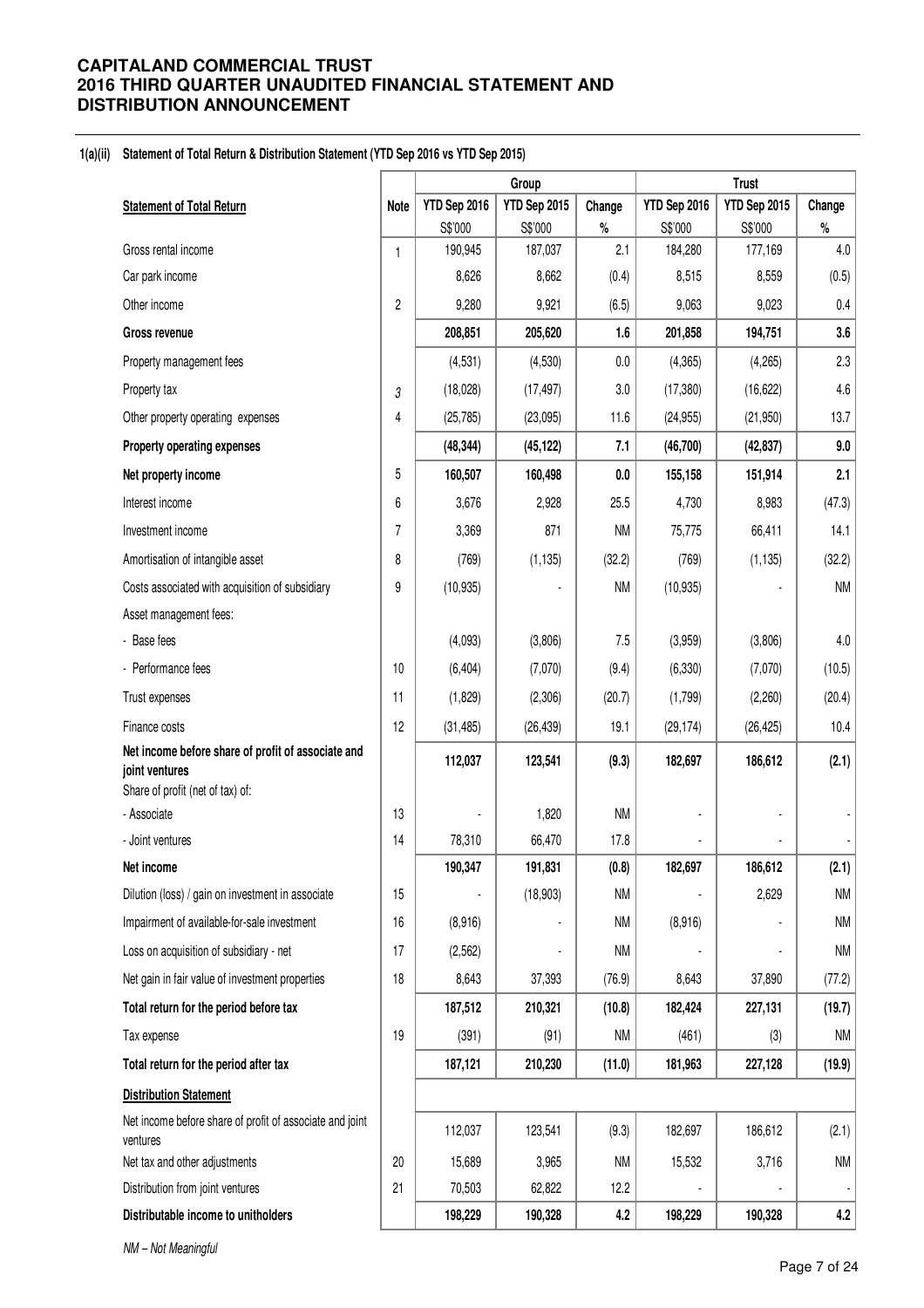Notes:

- (1) Gross rental revenue for CCT Group for YTD September 2016 was S\$190.9 million, an increase of S\$ 3.9 million or 2.1% from YTD September 2015. CapitaGreen's gross rental revenue of S\$6.7 million for September 2016 contributed to the increase, albeit the increase was offset by lower gross rental revenue from other properties arising from lower occupanies and/or rental rates.
- (2) Other income includes the following:
	- (a) Yield stabilization income of S\$0.8 million was accrued in YTD September 2016 for Twenty Anson (YTD September 2015: S\$1.1 million). Please refer to note (2)(a) of page 4 for additional information; and
	- (b) Recovery from tenants, licence and other income which was lower in YTD September 2016 versus YTD September 2015 due mainly to lower tenant recoveries.
- (3) At the Group level, the higher property tax for YTD September 2016 from the same period last year was primarily due to consolidation of MSO Trust's property tax for September 2016. At the Trust level, the higher property tax for YTD September 2016 was from Twenty Anson when the property was transferred from FirstOffice Pte Ltd (a special purpose vehicle) to CCT in July 2015.
- (4) At the Group level, the increase in other property operating expenses for YTD September 2016 vis-a-vis YTD September 2015 was due to the consolidation of MSO Trust's property operating expenses. In addition, higher leasing commission, property reimbursement expenses and ad-hoc maintenance and repairs also resulted in the increase.
- (5) The following items have been included in arriving at net property income:

|                        | Group                  |        |                        | Trust                  |        |
|------------------------|------------------------|--------|------------------------|------------------------|--------|
| <b>YTD Sep</b><br>2016 | <b>YTD Sep</b><br>2015 | Change | <b>YTD Sep</b><br>2016 | <b>YTD Sep</b><br>2015 | Change |
| S\$'000                | S\$'000                | $\%$   | S\$'000                | S\$'000                | $\%$   |
| 1,228                  | 1,154                  | 6.4    | 1,125                  | 1,062                  | 5.9    |

Depreciation and amortisation of lease incentives

(6) Interest income includes the following:

|                                                                 |                        | Group                  |        | <b>Trust</b>           |                        |        |  |
|-----------------------------------------------------------------|------------------------|------------------------|--------|------------------------|------------------------|--------|--|
|                                                                 | <b>YTD Sep</b><br>2016 | <b>YTD Sep</b><br>2015 | Change | <b>YTD Sep</b><br>2016 | <b>YTD Sep</b><br>2015 | Change |  |
|                                                                 | S\$'000                | S\$'000                | $\%$   | S\$'000                | S\$'000                | $\%$   |  |
| Interest income from cash balance                               | 397                    | 227                    | 74.9   | 312                    | 171                    | 82.5   |  |
| Interest income from unitholder's loan to MSO Trust (6a)        | 3,279                  | 2,701                  | 21.4   | 4,418                  | 2,701                  | 63.6   |  |
| Interest income from shareholder's loan to FOPL <sup>(6b)</sup> |                        |                        |        |                        | 6,111                  | NM     |  |
| Total                                                           | 3,676                  | 2,928                  | 25.5   | 4,730                  | 8,983                  | (47.3) |  |

(6a) Interest income from unitholder's loan to MSO Trust was due to higher interest rate applied to the unitholder's loans and more unitholder's loans provided to MSO Trust.

(6b) FOPL repaid the shareholder's loan from CCT on 1 July 2015, resulting in nil interest income for YTD September 2016 as compared with S\$6.1 million for YTD September 2015.

(7) At the Trust level, investment income for YTD September 2016 relates to distributions from RCS Trust, MSO Trust and MQREIT, while YTD September 2015 relates to only distributions from RCS Trust and MQREIT. At the Group level, investment income for YTD September 2016 relates to distribution from MQREIT. Investment income for YTD September 2015 was lower than that of YTD September 2016 because prior to 1Q 2015, MQREIT was classified as an associate and hence the distributions from MQREIT prior to 1Q 2015 was eliminated at the Group level.

(8) This relates to the amortisation of yield stabilization sum in relation to FOPL. The amount was computed based on net property yield of 4.0% per annum for Twenty Anson.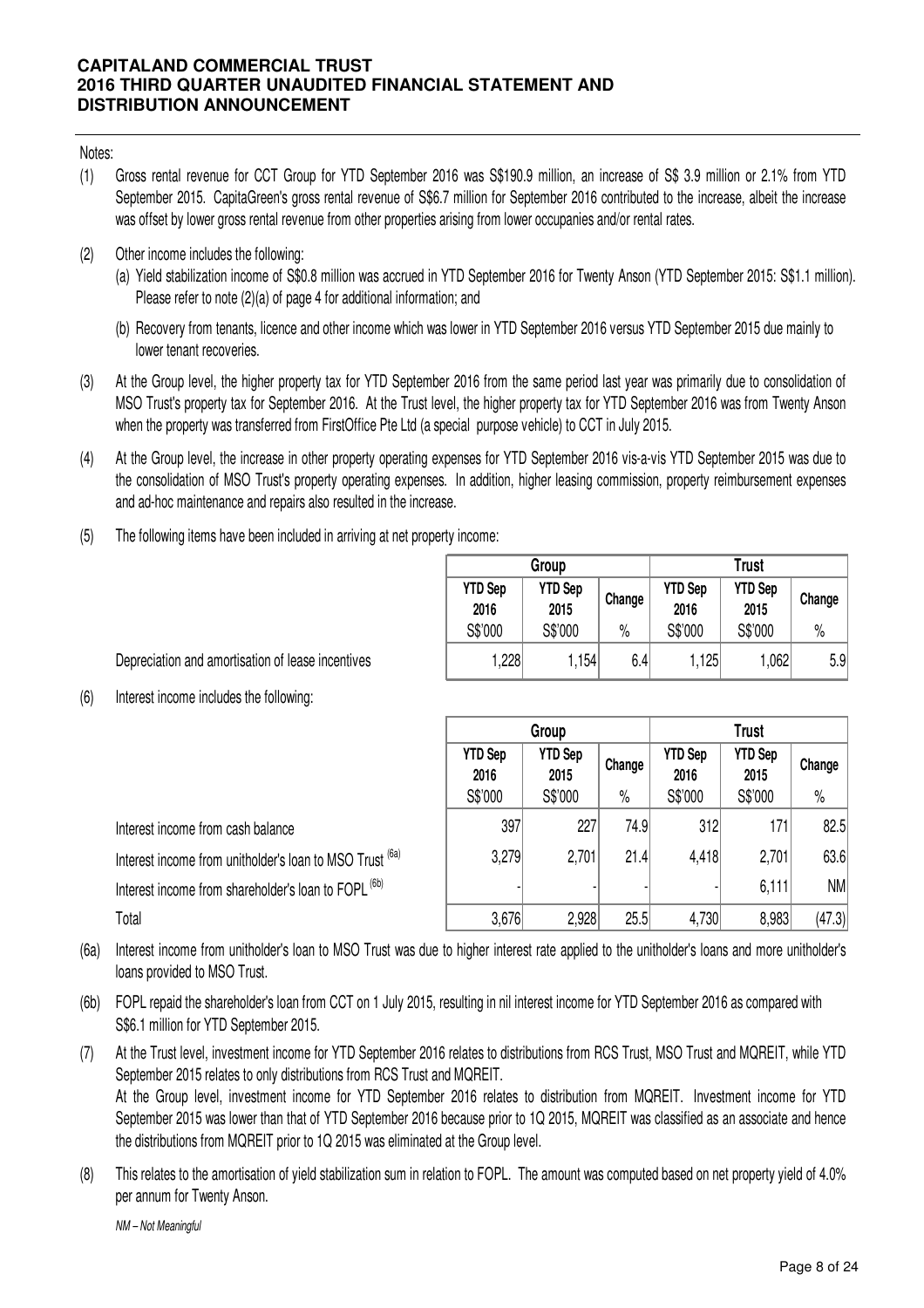- (9) This relates to cost incurred in the acquisition of 60% units in MSO Trust, comprising mainly of acquisition fees. The amount does not affect distributable income.
- (10) The decrease in performance fees for YTD September 2016 vs YTD September 2015 for the Trust and Group was mainly due to a lower net investment income after deducting the costs associated with acquisition of 60% units in MSO Trust.
- (11) Trust expenses were lower for YTD September 2016 as compared with YTD September 2015 due mainly to lower unitholders expenses incurred.
- (12) Finance costs include the following:

|                                    | Group                  |                        |        | Trust                  |                        |        |  |
|------------------------------------|------------------------|------------------------|--------|------------------------|------------------------|--------|--|
|                                    | <b>YTD Sep</b><br>2016 | <b>YTD Sep</b><br>2015 | Change | <b>YTD Sep</b><br>2016 | <b>YTD Sep</b><br>2015 | Change |  |
|                                    | S\$'000                | S\$'000                | $\%$   | S\$'000                | S\$'000                | $\%$   |  |
| Interest cost <sup>(12a)</sup>     | 27,676                 | 23,711                 | 16.7   | 25,455                 | 23,711                 | 7.4    |  |
| Amortisation and transaction costs | 3,809                  | 2,728                  | 39.6   | 3.719                  | 2,714                  | 37.0   |  |
| Total                              | 31,485                 | 26,439                 | 19.1   | 29,174                 | 26,425                 | 10.4   |  |

- (12a) The increase in interest cost for YTD September 2016 was due to CCT's acquisition of 60% units of MSO Trust funded by borrowings. For the Group, consolidation of MSO Trust's interest cost from bank borrowings for September 2016 (S\$2.2 million) also contributed to the increase.
- (13) Share of profit of associate in YTD September 2015 relates to CCT's then 30% share of MQREIT's results. Investment by CCT in MQREIT was reduced to 17.7% and reclassified to an available-for-sale investment in 1Q 2015. Therefore, there was no share of profit of associate in YTD September 2016.
- (14) Share of profit of joint ventures relates to CCT's 60% interest of RCS Trust and CCT's 40% interest of MSO Trust (prior to 31 August 2016), which are derived as follows:

|                                                         | Group                             |                                   |                |
|---------------------------------------------------------|-----------------------------------|-----------------------------------|----------------|
|                                                         | <b>YTD Sep</b><br>2016<br>S\$'000 | <b>YTD Sep</b><br>2015<br>S\$'000 | Change<br>$\%$ |
| Gross revenue (14a)                                     | 125,612                           | 109,388                           | 14.8           |
| Property operating expenses <sup>(14b)</sup>            | (30, 406)                         | (32, 781)                         | (7.2)          |
| Net property income (14a)                               | 95,206                            | 76,607                            | 24.3           |
| Finance costs <sup>(14c)</sup>                          | (24, 626)                         | (23, 407)                         | 5.2            |
| Net change in fair value of investment properties (14d) | 15,473                            | 20,725                            | (25.3)         |
| Trust and other expenses (14e)                          | (7,743)                           | (7, 455)                          | 3.9            |
| Net profit of joint ventures (after tax)                | 78,310                            | 66,470                            | 17.8           |

- (14a) The increase in gross revenue and net property income were largely due to contributions from progressive commencement of leases at CapitaGreen. CCT's 40% interest in gross revenue of MSO Trust was S\$19.9 million for the periods from January 2016 to August 2016 compared with YTD September 2015 of S\$4.0 million. CCT's 40% interest in MSO Trust's net property income was S\$15.7 million for the periods January 2016 to August 2016 in contrast to a loss of S\$1.3 million for YTD September 2015.
- (14b) Lower property operating expenses were due to operating expenses of CapitaGreen for the month of September 2016 being excluded as well as a one-off reversal of property tax of S\$1.0 million (CCT's 40% interest) in August 2016 arising from successful appeal for lower annual values for property tax assessment. In addition, lower utilites, marketing and consultancy expenses also contributed to the decline in property operating expense.
- (14c) YTD September 2016 finance cost of S\$24.6 million, an increase of S\$1.2 million or 5.2% from YTD September 2015 due largely to MSO Trust's finance costs which grew S\$3.2 million year-on-year due to higher interest rates for its borrowings. This is offset by lower finance cost of RCS Trust which saw a decline of S\$1.9 million year-on-year.
- (14d) The net change in fair value of investment properties in YTD September 2016 comprises S\$0.9 million gain for Raffles City Singapore (CCT's 60% interest) and S\$14.6 million gain for CapitaGreen (CCT's 40% interest) (YTD September 2015: S\$4.7 million gain for Raffles City Singapore and S\$16.0 million gain for CapitaGreen).
- (14e) Includes asset management fees.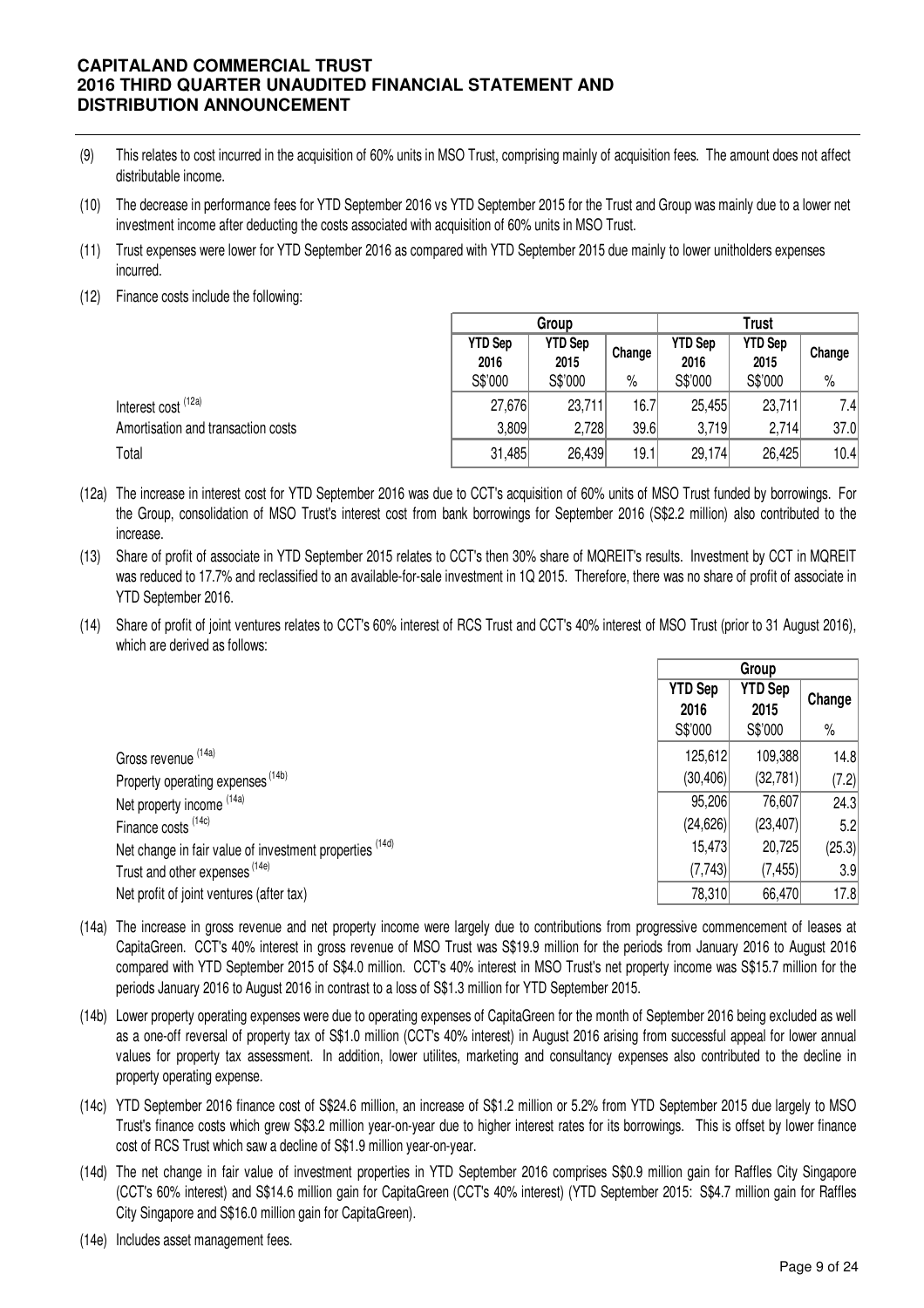- (15) Dilution (loss) / gain on investment in associate for YTD September 2015 relates to the marked-to-market (loss) / gain on the investment of MQREIT when it was reclassified from to an available-for-sale investment in 1Q 2015.
- (16) The impairment loss of available-for-sale investment was due to prolonged adverse movement of MYR/S\$ exchange rate and the drop in quoted price of MQREIT units which was recognized in 2Q 2016. This amount does not have an impact on CCT's distributable income.
- (17) On 31 August 2016, the Group completed the acquisition of 60% interest in MSO Trust and MSO Trust is now a wholly owned subsidiary of CCT. A net loss on acquisition of subsidiary of S\$2.6 million was recognised as a result of the realisation of its initial 40% share of MSO Trust's hedging reserve of S\$8.6 million, prior to the acquisition of 60% interest in MSO Trust. This was offset by the provisional gain of S\$6.0 million from the acquisition as the consideration paid for the acquisition of 60% interest of MSO Trust was lower than the fair value of the net asset. The provisional gain may be adjusted upon finalization of audited MSO Trust's financial results as at 31 August 2016. This amount does not affect distributable income.
- (18) This relates to the net increase in property values over its carrying values, arising from the independent valuations carried out half yearly.
- (19) This relates to the tax on the distribution received from MQREIT and the yield stabilization sum for Twenty Anson.
- (20) Included in net tax and other adjustments are the following:

|                                                 | Group                  |                        |        |                        | <b>Trust</b>           |           |  |  |
|-------------------------------------------------|------------------------|------------------------|--------|------------------------|------------------------|-----------|--|--|
|                                                 | <b>YTD Sep</b><br>2016 | <b>YTD Sep</b><br>2015 | Change | <b>YTD Sep</b><br>2016 | <b>YTD Sep</b><br>2015 | Change    |  |  |
|                                                 | S\$'000                | S\$'000                | $\%$   | S\$'000                | S\$'000                | $\%$      |  |  |
| Asset management fee paid and payable in Units  | 2,779                  | 2,874                  | (3.3)  | 2,779                  | 2,874                  | (3.3)     |  |  |
| Trustee's fees                                  | 509                    | 478                    | 6.5    | 509                    | 478                    | 6.5       |  |  |
| Amortisation and transaction costs              | 3,809                  | 2,728                  | 39.6   | 3,719                  | 2,714                  | 37.0      |  |  |
| Costs associated with acquisition of subsidiary | 10,935                 |                        | NM     | 10,935                 |                        | <b>NM</b> |  |  |
| Net profits from subsidiaries <sup>(20a)</sup>  | (62)                   | (2, 472)               | (97.5) |                        |                        |           |  |  |
| Tax-exempt income retained (20b)                | (3,674)                | (763)                  | NM     | (3,674)                | (3, 187)               | 15.3      |  |  |
| Other items                                     | 1.3931                 | 1,120                  | 24.4   | 1,264                  | 837                    | 51.0      |  |  |
| Total                                           | 15,689                 | 3,965                  | NM     | 15,532                 | 3,716                  | NM        |  |  |

- (20a) Included in net profits from subsidiaries in YTD September 2015 were mainly profits from FOPL of S\$2.5 million. The profits of FOPL was negligible in YTD September 2016 after the transfer of Twenty Anson to CCT in 2015.
- (20b) For YTD September 2016, this relates to net tax-exempt distribution income from MQREIT (S\$3.0 million) and from Twenty Anson's yield stabilisation sum (S\$0.7 million) retained for the Group and the Trust. For YTD September 2015, it relates to the net tax-exempt distribution from MQREIT for the Trust. The retained amount may be used for anticipated capital expenditure and/or distribution to unitholders.
- (21) This relates to CCT's 60% interest in RCS Trust's and 40% interest in MSO Trust's distribution (when MSO Trust was classified as a joint venture) in YTD September 2016. For YTD September 2015, it relates only to CCT's 60% interest in RCS Trust's distribution.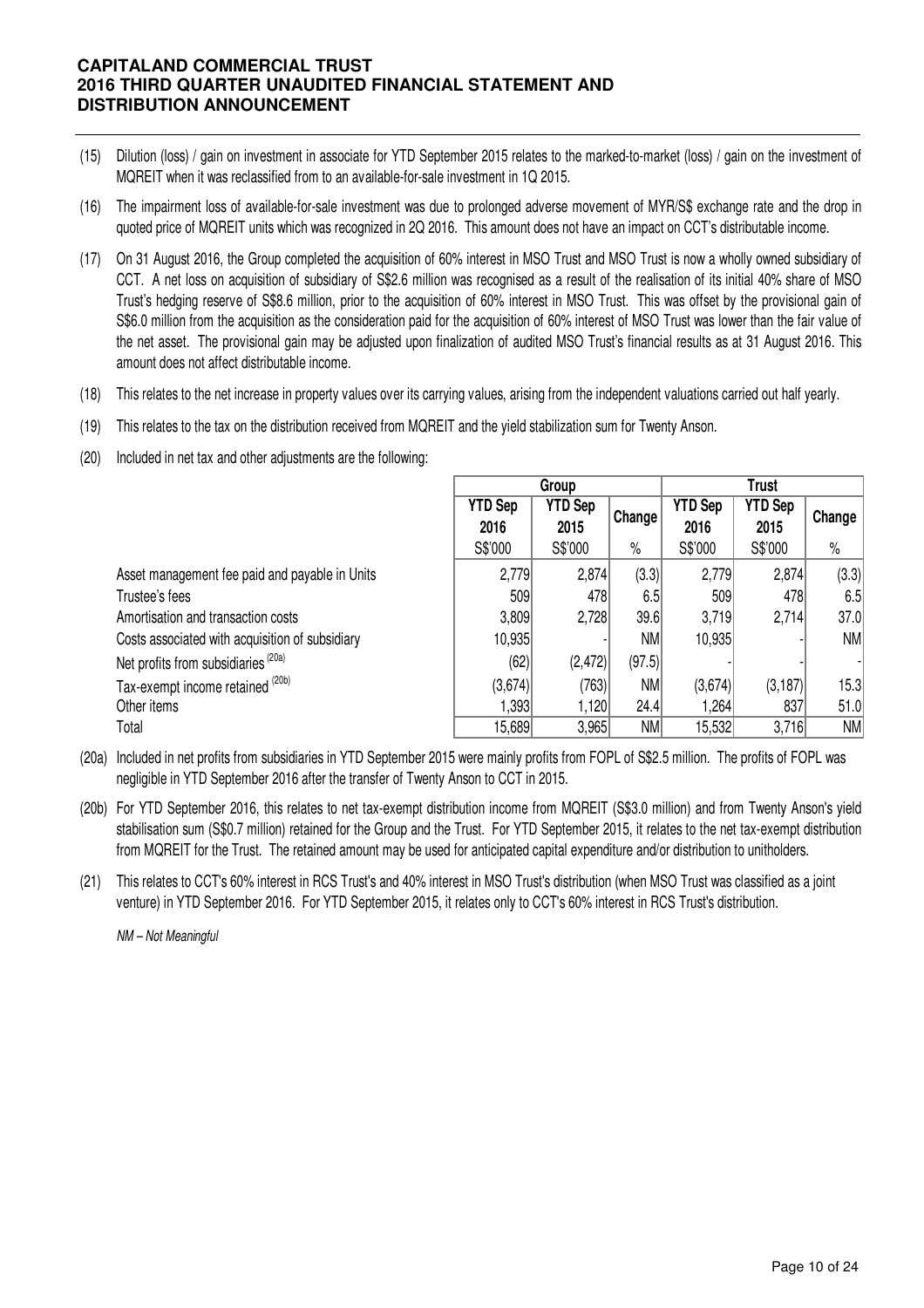## **1(b)(i) Statement of Financial Position as at 30 September 2016 vs 31 December 2015**

|                                          |                | Group       |             |           | <b>Trust</b> |             |           |
|------------------------------------------|----------------|-------------|-------------|-----------|--------------|-------------|-----------|
|                                          | <b>Note</b>    | 30 Sep 2016 | 31 Dec 2015 | Change    | 30 Sep 2016  | 31 Dec 2015 | Change    |
|                                          |                | S\$'000     | S\$'000     | $\%$      | S\$'000      | S\$'000     | $\%$      |
| Non-current assets                       |                |             |             |           |              |             |           |
| Plant and equipment                      |                | 1,303       | 1,272       | 2.4       | 1,240        | 1,272       | (2.5)     |
| Investment properties                    | 1              | 6,570,898   | 4,961,700   | 32.4      | 4,970,398    | 4,961,700   | 0.2       |
| Subsidiaries                             | $\overline{2}$ |             |             |           | 714,968      | 167,657     | <b>NM</b> |
| Available-for-sale investment            | 3              | 49,087      | 41,621      | 17.9      | 49,087       | 41,621      | 17.9      |
| Joint ventures                           | 4              | 1,203,181   | 1,452,447   | (17.2)    | 863,189      | 997,780     | (13.5)    |
| Intangible asset                         | 5              | 2,646       | 3,416       | (22.5)    | 2,646        | 3,416       | (22.5)    |
| Financial derivatives                    | 6              | 22,439      | 5,611       | <b>NM</b> | 22,439       | 5,611       | <b>NM</b> |
| <b>Total non-current assets</b>          |                | 7,849,554   | 6,466,067   | 21.4      | 6,623,967    | 6,179,057   | 7.2       |
| <b>Current assets</b>                    |                |             |             |           |              |             |           |
| Trade and other receivables              |                | 36,847      | 43,540      | (15.4)    | 35,010       | 43,451      | (19.4)    |
| Cash and cash equivalents                |                | 109,328     | 81,212      | 34.6      | 74,185       | 67,151      | 10.5      |
| Financial derivatives                    | 6              | 8           | 1,726       | (99.5)    | 8            | 1,726       | (99.5)    |
| <b>Total current assets</b>              |                | 146,183     | 126,478     | 15.6      | 109,203      | 112,328     | (2.8)     |
| <b>Total assets</b>                      | $\overline{7}$ | 7,995,737   | 6,592,545   | 21.3      | 6,733,170    | 6,291,385   | 7.0       |
| <b>Current liabilities</b>               |                |             |             |           |              |             |           |
| Trade and other payables                 | 8              | 86,633      | 37,263      | <b>NM</b> | 217,368      | 199,900     | 8.7       |
| Current portion of security deposits     |                | 9,355       | 8,611       | 8.6       | 9,355        | 8,611       | 8.6       |
| Convertible bonds                        | 9              | 172,878     |             | <b>NM</b> | 172,878      |             | <b>NM</b> |
| Financial derivatives                    | 6              | 883         |             | <b>NM</b> | 883          |             | <b>NM</b> |
| Current tax payable                      |                | 655         | 64          | <b>NM</b> | 131          | 60          | <b>NM</b> |
| <b>Total current liabilities</b>         |                | 270,404     | 45,938      | <b>NM</b> | 400,615      | 208,571     | 92.1      |
| Non-current liabilities                  |                |             |             |           |              |             |           |
| Non-current portion of security deposits |                | 49,800      | 31,848      | 56.4      | 31,493       | 31,848      | (1.1)     |
| Interest-bearing liabilities             | 10             | 2,463,585   | 1,083,623   | <b>NM</b> | 1,577,320    | 1,083,623   | 45.6      |
| Convertible bonds                        | 9              |             | 171,281     | <b>NM</b> |              | 171,281     | <b>NM</b> |
| Financial derivatives                    | 6              | 35,314      | 25,719      | 37.3      | 12,420       | 25,719      | (51.7)    |
| <b>Total non-current liabilities</b>     |                | 2,548,699   | 1,312,471   | 94.2      | 1,621,233    | 1,312,471   | 23.5      |
| <b>Total liabilities</b>                 |                | 2,819,103   | 1,358,409   | <b>NM</b> | 2,021,848    | 1,521,042   | 32.9      |
| Net assets                               |                | 5,176,634   | 5,234,136   | (1.1)     | 4,711,322    | 4,770,343   | (1.2)     |
| Unitholders' funds                       |                | 5,176,634   | 5,234,136   | (1.1)     | 4,711,322    | 4,770,343   | (1.2)     |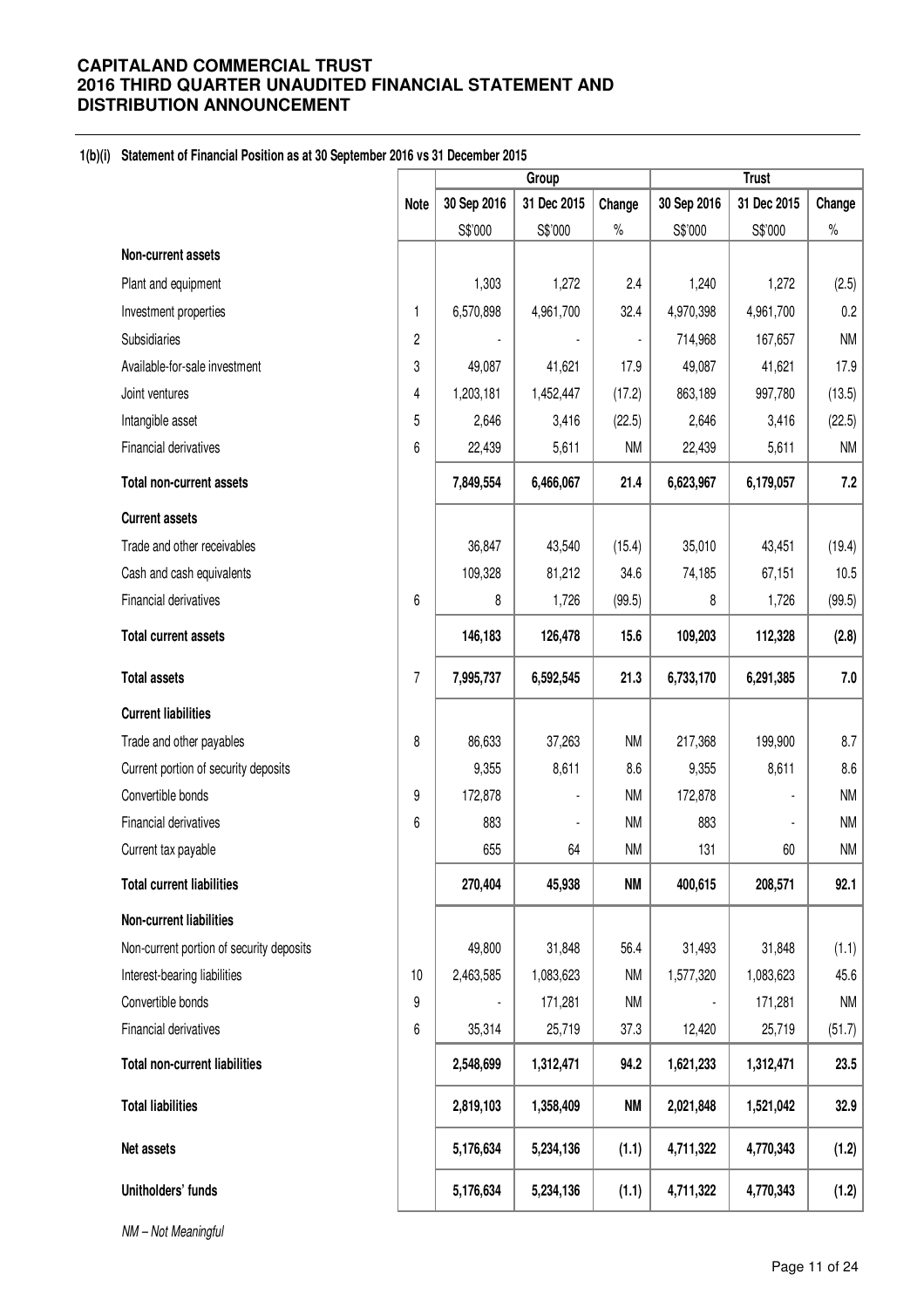#### Notes:

- (1) At the Group level, the value of the investment properties as at 30 September 2016 was S\$6.6 billion, a significant increase of S\$1.6 billion or 32.4% over the values as at 31 December 2015. This was due to the consolidation of CapitaGreen of S\$1.6 billion as at 30 September 2016 upon completion of the acquisition of 60% interest in MSO Trust.
- (2) At the Trust level, this relates to the investments in wholly owned subsidiaries, CCT MTN Pte. Ltd., FOPL and MSO Trust (including unitholder's loan to MSO Trust) as at 30 September 2016 (31 December 2015: CCT MTN Pte. Ltd. and FOPL).
- (3) This relates to CCT's 17.7% stake in MQREIT.
- (4) This relates to 60% interest in RCS Trust as at 30 September 2016. As at 31 December 2015, this includes 60% interest in RCS Trust and 40% interest in MSO Trust (including unitholder's loan to MSO Trust).
- (5) This relates primarily to the unamortised yield stabilization sum in relation to Twenty Anson.
- (6) This relates to the fair values of cross currency swaps or interest rate swaps.
- (7) Total assets were S\$7,995.7 million as at 30 September 2016 (31 December 2015: S\$6,592.5 million). Total deposited property value, including CCT's 60% interest in RCS Trust as at 30 September 2016 was S\$8,681.4 million (31 December 2015: S\$7,721.5 million).
- (8) At the Trust level, included in Trade and other payables is the balance purchase consideration of S\$163.1 million payable by the Trust to its subsidiary, FOPL, in respect of the transfer of Twenty Anson on 1 July 2015. At the Group level, trade and other payables as at 30 September 2016 was S\$86.6 million, an increase of S\$49.4 million due mainly to the consolidation of MSO Trust's Trade and other payables of S\$32.2 million.
- (9) This relates to the liability component of CB 2017 of principal amount S\$175.0 million which was measured at amortised cost. The amount has been reclassified from non-current liability to current liability as the maturity date is on 12 September 2017. There are sufficient bank facilities to refinance the liability.
- (10) Interest-bearing liabilities as at 30 September 2016 were S\$2.5 billion, an increase of S\$1.4 billion from 31 December 2015. The increase was largely due to the additional borrowings required for financing the acquisition of 60% interest in MSO Trust that holds CapitaGreen as well as consolidation of MSO Trust's borrowings.

The interest-bearing liabilities as at 30 September 2016 comprised:

- a) Unsecured fixed rate notes totaling S\$225.0 million; JPY24.9 billion and HKD585.0 million (hedged via cross currency swaps to S\$425.8 million);
- b) Unsecured bank borrowings of S\$921.6 million; and
- c) Secured bank borrowings of S\$890.0 million of MSO Trust.

Interest-bearing liabilities under non-current liabilities as at 31 December 2015 comprised:

- a) Unsecured fixed rate notes totaling S\$150.0 million and JPY24.9 billion (hedged via cross currency swaps to S\$323.3 million); and
- b) Unsecured bank borrowings of S\$650.0 million.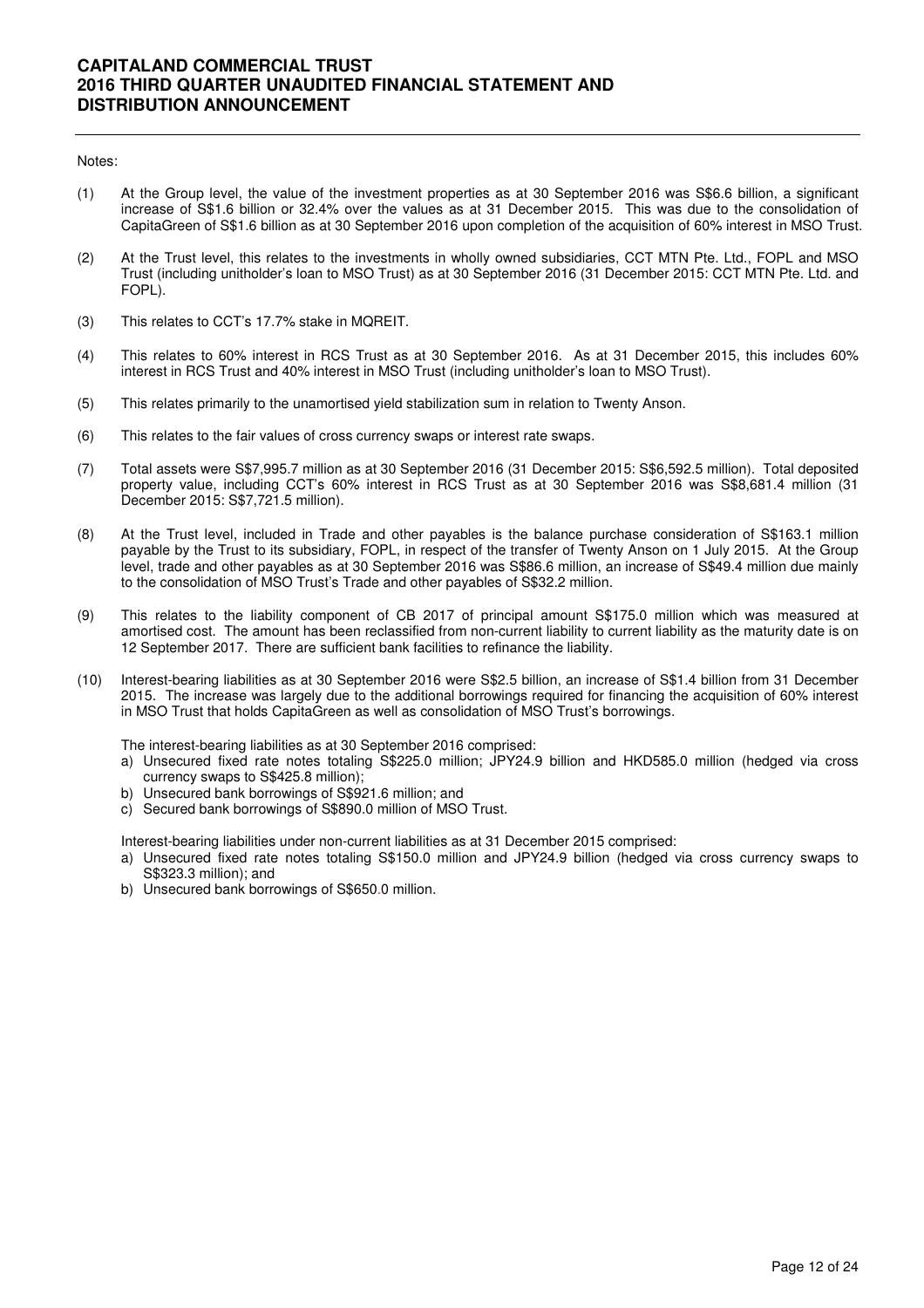### **1(b)(ii) Aggregate amount of borrowings and debt securities**

|                                                                |             | Group       |           |             | <b>Trust</b>   |        |  |  |
|----------------------------------------------------------------|-------------|-------------|-----------|-------------|----------------|--------|--|--|
|                                                                | 30 Sep 2016 | 31 Dec 2015 | Change    | 30 Sep 2016 | 31 Dec 2015    | Change |  |  |
|                                                                | S\$'000     | S\$'000     | $\%$      | S\$'000     | S\$'000        | $\%$   |  |  |
| <b>Secured borrowings</b>                                      |             |             |           |             |                |        |  |  |
| Amount repayable after one year (1)                            | 890,000     |             | <b>NM</b> |             |                |        |  |  |
| Less: Unamortised portion of transactions costs <sup>(1)</sup> | (3,735)     |             | <b>NM</b> |             |                |        |  |  |
| Net secured borrowings after one year                          | 886,265     |             | <b>NM</b> | ٠           | ٠              |        |  |  |
| <b>Unsecured borrowings</b>                                    |             |             |           |             |                |        |  |  |
| Amount repayable after one year                                | 1,579,538   | 1,258,918   | 25.5      | 1,579,538   | 1,258,918      | 25.5   |  |  |
| Less: Unamortised portion of transactions costs                | (2,218)     | (4,014)     | (44.7)    | (2, 218)    | (4,014)        | (44.7) |  |  |
| Net unsecured borrowings after one year                        | 1,577,320   | 1,254,904   | 25.7      | 1,577,320   | 1,254,904      | 25.7   |  |  |
| Amount repayable within one year                               | 173,469     |             | <b>NM</b> |             |                |        |  |  |
| Less: Unamortised portion of transactions costs                | (591)       |             | <b>NM</b> |             | $\blacksquare$ |        |  |  |
| Net unsecured borrowings within one year                       | 172,878     |             | <b>NM</b> |             | ٠              |        |  |  |
| <b>Total unsecured borrowings</b>                              | 1,750,198   | 1,254,904   | 39.5      | 1,577,320   | 1,254,904      | 25.7   |  |  |
| Total secured and unsecured borrowings                         | 2,636,463   | 1,254,904   | <b>NM</b> | 1,577,320   | 1,254,904      | 25.7   |  |  |
| Note :                                                         |             |             |           |             |                |        |  |  |

(1) This relates to MSO Trust's borrowings and transactions costs as at 30 September 2016.

|                                                 |                | For information only   |           |  |  |
|-------------------------------------------------|----------------|------------------------|-----------|--|--|
|                                                 | 30 Sep 2016    | 31 Dec 2015            | Change    |  |  |
|                                                 | <i>S\$'000</i> | <i>S\$'000</i>         | ℅         |  |  |
| Unsecured borrowings                            |                |                        |           |  |  |
| Amount repayable after one year                 | 645,900 (2)    |                        | <b>NM</b> |  |  |
| Less: Unamortised portion of transactions costs | (1,602)        |                        | <b>NM</b> |  |  |
| Net repayable after one year                    | 644,298        |                        | <b>NM</b> |  |  |
| Total unsecured borrowings                      | 644,298        |                        | <b>NM</b> |  |  |
| Secured borrowings                              |                |                        |           |  |  |
| Amount repayable after one year                 |                | $356,000^{(3)}$        | <b>NM</b> |  |  |
| Less: Unamortised portion of transactions costs |                | (1,764)                | <b>NM</b> |  |  |
| Net repayable after one year                    |                | 354,236                | ΝM        |  |  |
| Amount repayable within one year                |                | 626,400 <sup>(2)</sup> | <b>NM</b> |  |  |
| Less: Unamortised portion of transactions costs |                | (742)                  | <b>NM</b> |  |  |
| Net repayable within one year                   | ٠              | 625,658                | <b>NM</b> |  |  |
| Total secured borrowings                        |                | 979,894                | ΝM        |  |  |

Notes:

(1) As at 30 September 2016, this relates to CCT's interest in the aggregate borrowings of RCS Trust which are not included under total borrowings in the statement of financial position of the Group (31 December 2015: relates to CCT's interest in the aggregate borrowings of both RCS Trust and MSO Trust ).

(2) This relates to CCT's 60% interest of RCS Trust's borrowings.

(3) This relates to CCT's 40% interest of MSO Trust's borrowings.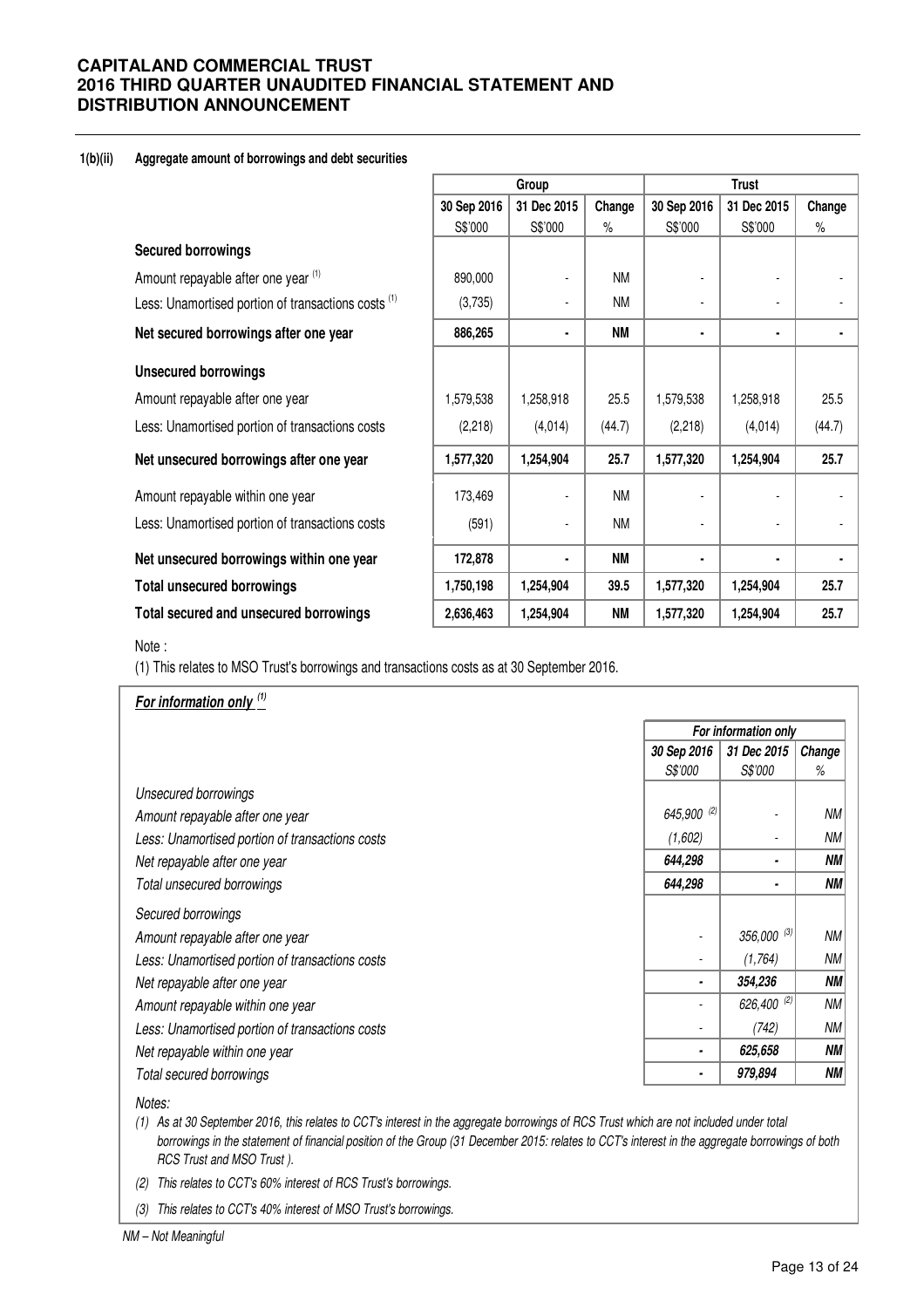### **1(c)(i) Statement of Cash Flow (3Q 2016 vs 3Q 2015)**

|                                                          |             | Group      |            |  |
|----------------------------------------------------------|-------------|------------|------------|--|
|                                                          |             | 3Q 2016    | 3Q 2015    |  |
|                                                          | <b>Note</b> | S\$'000    | S\$'000    |  |
| <b>Operating activities</b>                              |             |            |            |  |
| Total return for the period before tax                   |             | 51,596     | 56,722     |  |
| Adjustments for:                                         |             |            |            |  |
| Share of profit of joint ventures                        |             | (22, 158)  | (16, 502)  |  |
| Amortisation of lease incentives                         |             | 375        | 308        |  |
| Amortisation of intangible asset                         |             | 438        | 757        |  |
| Depreciation of plant and equipment                      |             | 72         | 78         |  |
| Finance costs                                            |             | 12,422     | 9,304      |  |
| Interest income                                          |             | (1,020)    | (1,004)    |  |
| Asset management fees paid and payable in Units          |             | 904        | 956        |  |
| Distributions from available-for-sale investment         |             | (1,661)    | (871)      |  |
| Loss on acquisition of subsidiary - net                  |             | 2,562      |            |  |
| Costs associated with acquisition of subsidiary          |             | 10,935     |            |  |
| Foreign Exchange loss                                    |             |            | 85         |  |
| Operating income before working capital changes          |             | 54,465     | 49,833     |  |
| Changes in working capital                               |             |            |            |  |
| Trade and other receivables                              |             | (463)      | (1,009)    |  |
| Trade and other payables                                 |             | (39, 632)  | 2,154      |  |
| Security deposits                                        |             | 18         | (1,000)    |  |
| Cash generated from operating activities                 |             | 14,388     | 49,978     |  |
| Tax expenses paid                                        |             | (76)       |            |  |
| Net cash from operating activities                       |             | 14,312     | 49,978     |  |
| <b>Investing activities</b>                              |             |            |            |  |
| Capital expenditure on investment properties             |             | 1,434      | (5, 133)   |  |
| Purchase of plant and equipment                          |             | (14)       | (23)       |  |
| Distribution received from available-for-sale investment |             | 1,661      | 786        |  |
| Distributions received from joint ventures               |             | 24,252     | 21,315     |  |
| Interest income received                                 |             | 15,520     | 454        |  |
| Acquisition of subsidiary                                |             | (342, 258) |            |  |
| Loan to joint venture                                    |             |            | (4,000)    |  |
| Net cash (used in) / from investing activities           |             | (299, 405) | 13,399     |  |
| <b>Financing activities</b>                              |             |            |            |  |
| Interest paid                                            |             | (10, 384)  | (7,266)    |  |
| Distribution to unitholders                              |             | (123, 358) | (120, 711) |  |
| Proceeds from interest-bearing liabilities               | 1           | 500,050    | 124,000    |  |
| Repayment of interest-bearing liabilities                | 2           | (75,000)   | (90,000)   |  |
| Net cash from / (used in) financing activities           |             | 291,308    | (93, 977)  |  |
| Net increase / (decrease) in cash and cash equivalents   |             | 6,215      | (30,600)   |  |
| Cash and cash equivalents at beginning of period         |             | 103,113    | 91,752     |  |
| Cash and cash equivalents at end of period               |             | 109,328    | 61,152     |  |

Notes:

(1) This relates to the proceeds from bank borrowings of S\$425.1 million and fixed rate notes of S\$75.0 million.

(2) This relates to the repayment of bank borrowings.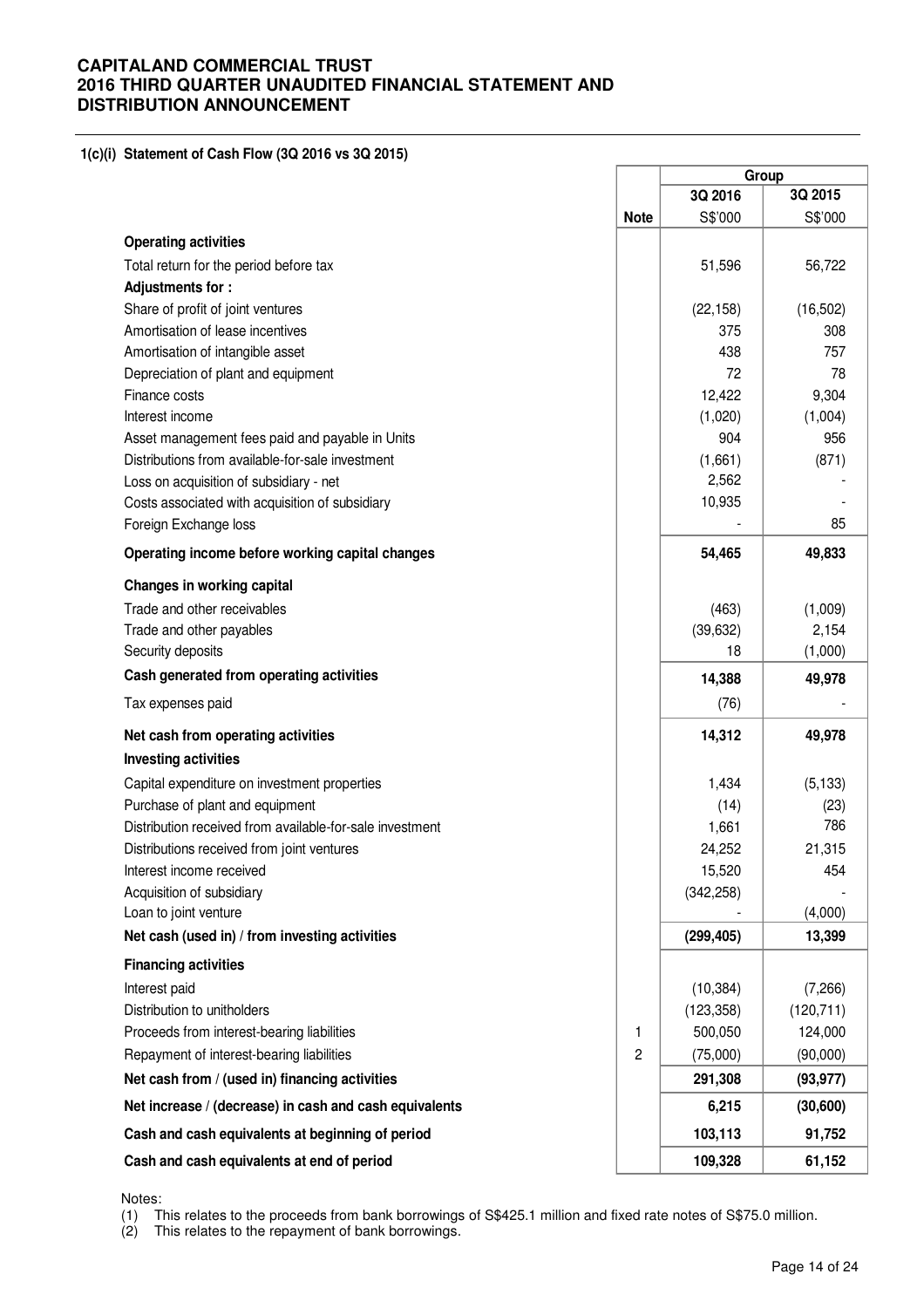### **1(c)(ii) Statement of Cash Flow (YTD September 2016 vs YTD September 2015)**

|                                                          |                | Group        |              |  |
|----------------------------------------------------------|----------------|--------------|--------------|--|
|                                                          | <b>Note</b>    | YTD Sep 2016 | YTD Sep 2015 |  |
|                                                          |                | S\$'000      | S\$'000      |  |
| <b>Operating activities</b>                              |                |              |              |  |
| Total return for the period before tax                   |                | 187,512      | 210,321      |  |
| Adjustments for:                                         |                |              |              |  |
| Share of profit of associate and joint ventures          |                | (78, 310)    | (68, 290)    |  |
| Amortisation of lease incentives                         |                | 983          | 929          |  |
| Amortisation of intangible asset                         |                | 769          | 1,135        |  |
| Depreciation of plant and equipment                      |                | 245          | 225          |  |
| Finance costs                                            |                | 31,485       | 26,439       |  |
| Interest income                                          |                | (3,676)      | (2,928)      |  |
| Impairment on available-for-sale investment              |                | 8,916        |              |  |
| Asset management fees paid and payable in Units          |                | 2,779        | 2,874        |  |
| Net gain in fair value of investment properties          |                | (8,643)      | (37, 393)    |  |
| Dilution loss on investment in associate                 |                |              | 18,903       |  |
| Distribution from available-for-sale investment          |                | (3,369)      | (871)        |  |
| Loss on acquisition of subsidiary - net                  |                | 2,562        |              |  |
| Costs associated with acquisition of subsidiary          |                | 10,935       |              |  |
| Foreign exchange loss                                    |                |              | 353          |  |
| Operating income before working capital changes          |                | 152,188      | 151,697      |  |
| Changes in working capital                               |                |              |              |  |
| Trade and other receivables                              |                | (1, 479)     | (1,890)      |  |
| Trade and other payables                                 |                | (39, 138)    | 1,136        |  |
| Security deposits                                        |                | 458          | 315          |  |
| Cash generated from operations                           |                | 112,029      | 151,258      |  |
| Tax expenses paid                                        |                | (308)        | (88)         |  |
| Net cash generated from operating activities             |                | 111,721      | 151,170      |  |
| <b>Investing activities</b>                              |                |              |              |  |
| Capital expenditure on investment properties             |                | (2, 234)     | (14, 566)    |  |
| Purchase of plant and equipment                          |                | (197)        | (126)        |  |
| Distribution received from available-for-sale investment |                | 3,369        | 786          |  |
| Distributions received from associate & joint ventures   |                | 67,920       | 66,443       |  |
| Interest income received                                 |                | 19,040       | 769          |  |
| Acquisition of subsidiary                                |                | (342, 258)   |              |  |
| Loan to joint venture                                    |                |              | (4,000)      |  |
| Net cash (used in) / from investing activities           |                | (254, 360)   | 49,306       |  |
| <b>Financing activities</b>                              |                |              |              |  |
| Interest paid                                            |                | (27,666)     | (23, 836)    |  |
| Distribution to unitholders                              |                | (250, 629)   | (245, 573)   |  |
| Proceeds from interest-bearing liabilities               | 1              | 724,050      | 314,000      |  |
| Repayment of interest-bearing liabilities                | $\overline{c}$ | (275,000)    | (285,000)    |  |
| Net cash from / (used in) financing activities           |                | 170,755      | (240, 409)   |  |
| Net increase / (decrease) in cash and cash equivalents   |                | 28,116       | (39, 933)    |  |
| Cash and cash equivalents at beginning of the period     |                | 81,212       | 101,085      |  |
| Cash and cash equivalents at end of the period           |                | 109,328      | 61,152       |  |
| Notes:                                                   |                |              |              |  |

(1) This relates to the proceeds from bank borrowings of S\$546.6 million and issuance of S\$75.0 million and HKD585.0 million fixed rate notes. The HKD585.0 million fixed rate notes have been hedged via cross currency interest rate swaps to notional principal amount of S\$102.5 million at an interest rate of 2.7% per annum.

(2) This relates to the repayment of bank borrowings.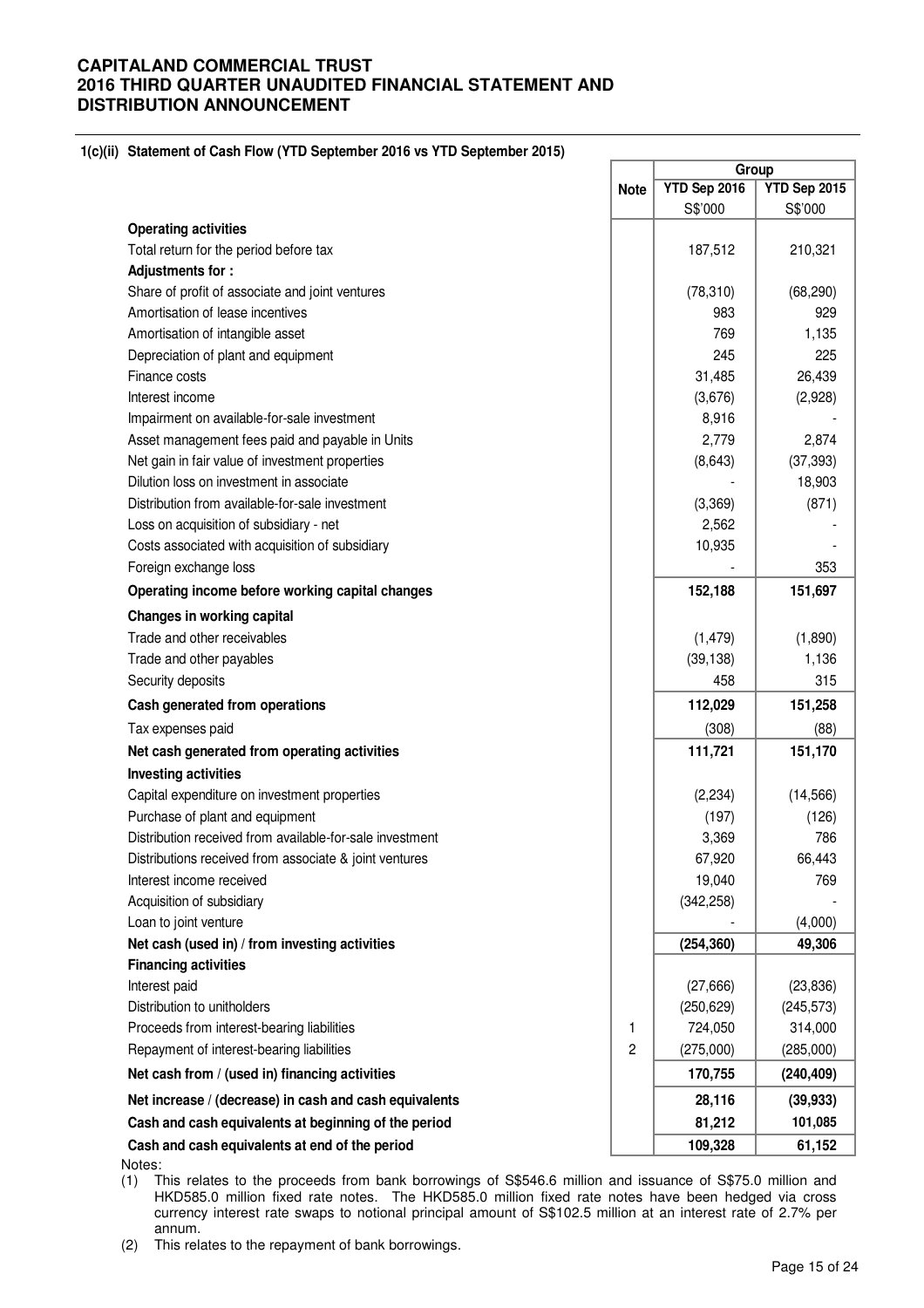## **1(d)(i) Statement of movement in unitholders' funds (3Q 2016 vs 3Q 2015)**

|                                                                     |                | Group      |            | <b>Trust</b> |            |  |
|---------------------------------------------------------------------|----------------|------------|------------|--------------|------------|--|
|                                                                     | <b>Note</b>    | 3Q 2016    | 3Q 2015    | 3Q 2016      | 3Q 2015    |  |
|                                                                     |                | S\$'000    | S\$'000    | S\$'000      | S\$'000    |  |
| Net assets as at beginning of period                                |                | 5,226,849  | 5,196,856  | 4,763,185    | 4,736,890  |  |
| <b>Operations</b>                                                   |                |            |            |              |            |  |
| Total return for the period                                         |                | 51,431     | 56,718     | 56,547       | 60,869     |  |
| Unitholders' transactions                                           |                |            |            |              |            |  |
| Creation of units:                                                  |                |            |            |              |            |  |
| - Units issued in respect of RCS Trust's asset management fees      |                | 1,190      | 2,217      | 1,190        | 2,217      |  |
| - Asset management fee paid and payable in Units                    |                | 2,171      | 968        | 2,171        | 968        |  |
| - Acquisition fees paid in Units                                    |                | 8,003      |            | 8,003        |            |  |
| Distributions to unitholders                                        |                | (129, 783) | (127,081)  | (129, 783)   | (127,081)  |  |
| Net decrease in net assets resulting from unitholders' transactions |                | (118, 419) | (123, 896) | (118, 419)   | (123, 896) |  |
| Movement in reserves                                                |                |            |            |              |            |  |
| - Available-for-sale reserve                                        | 1              | 3,895      | (5,905)    | 3,895        | (5,905)    |  |
| - Hedging reserves                                                  | $\overline{2}$ | 12,878     | 13,226     | 6,114        | 12,923     |  |
| Net increase in net assets resulting from movement in reserves      |                | 16,773     | 7,321      | 10,009       | 7,018      |  |
| Net decrease in net assets                                          |                | (50, 215)  | (59, 857)  | (51, 863)    | (56,009)   |  |
| Net assets as at end of the period                                  |                | 5,176,634  | 5,136,999  | 4,711,322    | 4,680,881  |  |

Notes**:** 

(1) This relates to marked to market movement of MQREIT.

(2) The movement in hedging reserves for the Trust relates to the fair value changes of the cross currency and interest rate swaps and the revaluation of JPY and HKD notes. Included in movement for the Group was the subsidiary's (MSO Trust) and the Group's share of the movement in hedging reserves of the joint ventures.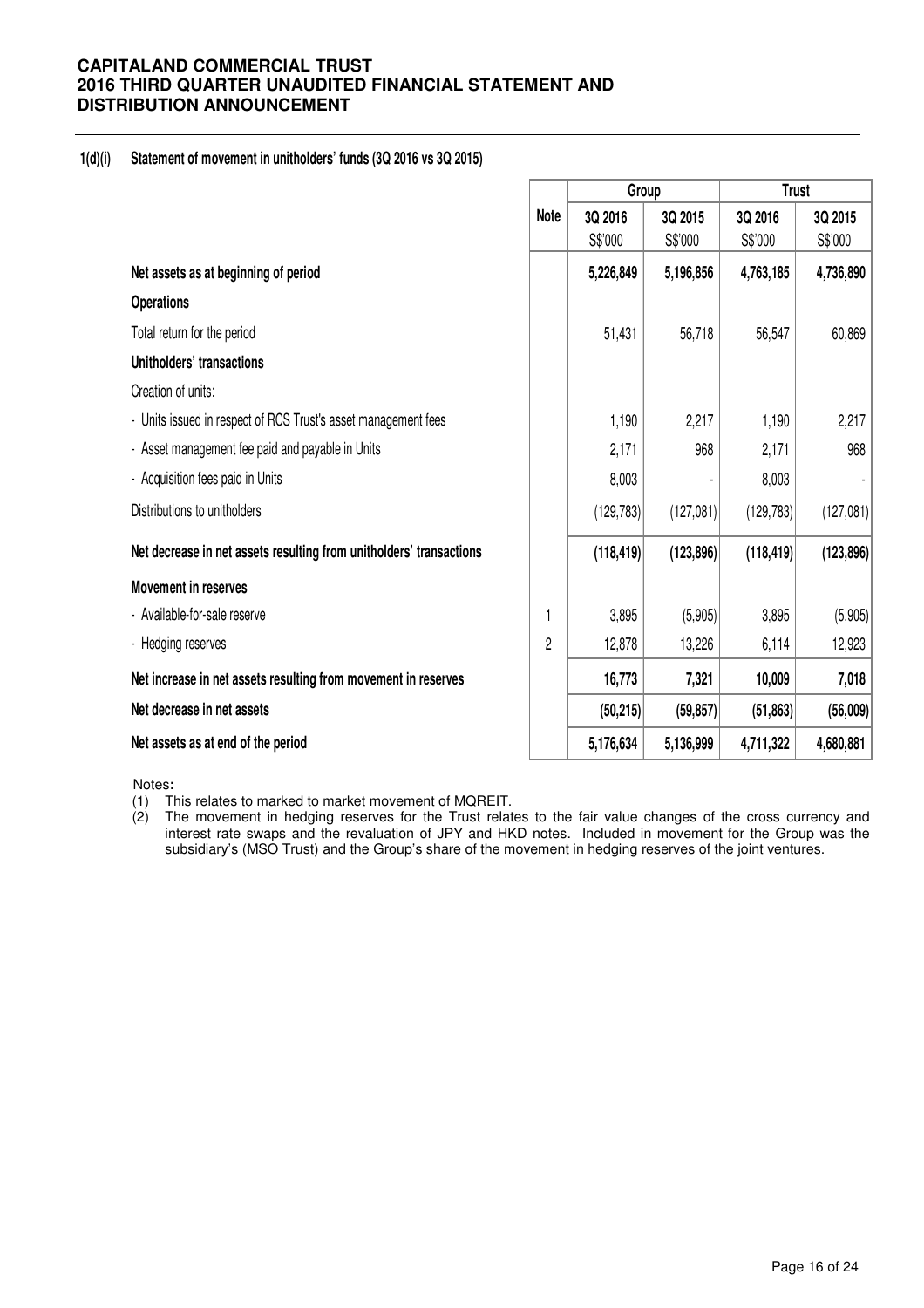## **1(d)(ii) Statement of movement in unitholders' funds (YTD Sep 2016 vs YTD Sep 2015)**

|                                                                             |      | Group        |              | <b>Trust</b> |              |  |
|-----------------------------------------------------------------------------|------|--------------|--------------|--------------|--------------|--|
|                                                                             | Note | YTD Sep 2016 | YTD Sep 2015 | YTD Sep 2016 | YTD Sep 2015 |  |
|                                                                             |      | S\$'000      | S\$'000      | S\$'000      | S\$'000      |  |
| Net assets as at beginning of the period                                    |      | 5,234,136    | 5,153,488    | 4,770,343    | 4,690,828    |  |
| <b>Operations</b>                                                           |      |              |              |              |              |  |
| Total return for the period                                                 |      | 187,121      | 210,230      | 181,963      | 227,128      |  |
| Unitholders' transactions                                                   |      |              |              |              |              |  |
| Creation of new units:                                                      |      |              |              |              |              |  |
| - Units issued in respect of RCS Trust's asset management fees              |      | 4,608        | 6,635        | 4,608        | 6,635        |  |
| - Asset management fee paid and payable in Units                            |      | 3,442        | 2,844        | 3,442        | 2,844        |  |
| - Acquisition fees paid in Units                                            |      | 8,003        |              | 8,003        |              |  |
| Distributions to unitholders                                                |      | (257, 054)   | (251, 943)   | (257, 054)   | (251, 943)   |  |
| Net decrease in net assets resulting from unitholders' transactions         |      | (241,001)    | (242, 464)   | (241,001)    | (242, 464)   |  |
| <b>Movement in reserves</b>                                                 |      |              |              |              |              |  |
| - Available-for-sale reserve                                                |      | 16,382       | (9,741)      | 16,382       | (9,741)      |  |
| - Foreign currency translation reserves                                     | 2    |              | 10,010       |              |              |  |
| - Hedging reserves                                                          | 3    | (20,004)     | 15,476       | (16, 365)    | 15,130       |  |
| Net (decrease) / increase in net assets resulting from movement in reserves |      | (3,622)      | 15,745       | 17           | 5,389        |  |
| Net decrease in net assets                                                  |      | (57, 502)    | (16, 489)    | (59, 021)    | (9, 947)     |  |
| Net assets as at end of the period                                          |      | 5,176,634    | 5,136,999    | 4,711,322    | 4,680,881    |  |

Notes:

- 1) This relates to marked to market movement of MQREIT. Included in the movement in YTD September 2016 was the reclassification of S\$8.9 million to the income statement due to the assessment on impairment of this available-for-sale investment during the year.
- 2) The movement in foreign currency translation reserves in YTD September 2015 relates to movement in translating CCT's 30% interest in MQREIT, which was denominated in Malaysian Ringgit, when it was classified as an investment in associate.
- 3) The movement in hedging reserves for the Trust relates to the fair value changes of the cross currency and interest rate swaps and the revaluation of JPY and HKD notes. Included in movement for the Group was the subsidiary's (MSO Trust) and the Group's share of movement in hedging reserves of the joint ventures.

## **Convertible Bonds**

| <b>Principal Amount Outstanding</b> | <b>Maturity Date</b> | <b>Conversion Price</b><br>per Unit as at<br>30 Sep 2016 |
|-------------------------------------|----------------------|----------------------------------------------------------|
| <b>ICB 2017</b>                     |                      |                                                          |
| S\$175.0 million 2.5 per cent.      | 12 September 2017    | 1.4816                                                   |

Assuming all the CB 2017 were fully converted based on the conversion price, the number of new units to be issued would be 118,115,550, representing 4.0% of the total number of CCT units in issue as at 30 September 2016 (2,962,543,658 Units). In comparison, this was against 113,569,991 Units at the conversion price of S\$1.5409 as at 30 September 2015, representing 3.8% of the total number of CCT units in issue as at 30 September 2015 (2,950,563,218 Units).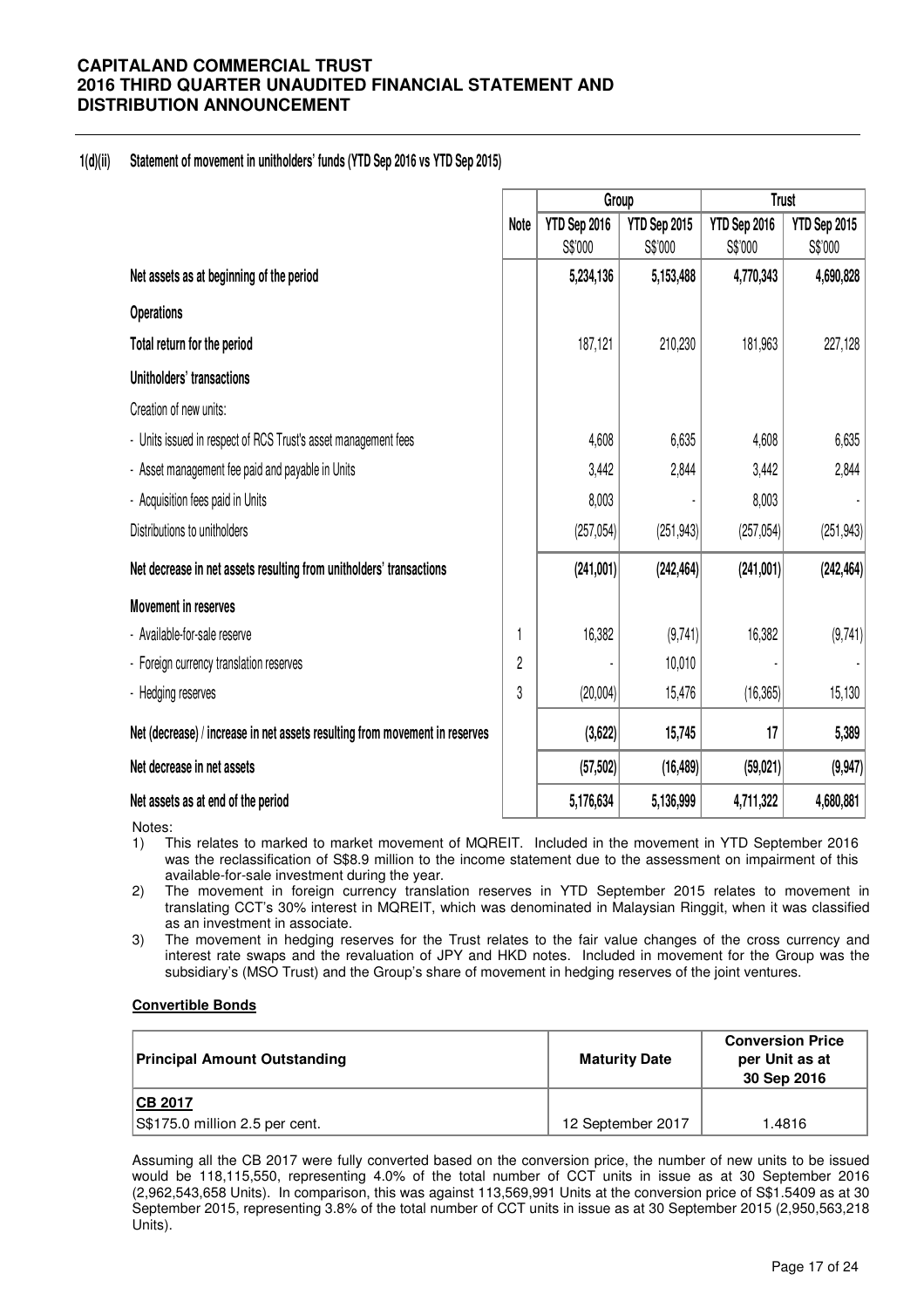## **1(e)(i) Details of any change in the units (3Q 2016 vs 3Q 2015)**

|                                                                                                                | <b>Group and Trust</b> |                  |  |
|----------------------------------------------------------------------------------------------------------------|------------------------|------------------|--|
|                                                                                                                | 3Q 2016<br>Units       | 3Q 2015<br>Units |  |
| Units in issue as at beginning of period                                                                       | 2,956,335,012          | 2,948,513,510    |  |
| New Units issued:                                                                                              |                        |                  |  |
| As payment of asset management fee in relation to RCS Trust (CCT's 60%<br>interest) $(1)$                      | 831,170                | 1,426,523        |  |
| As payment of asset management fees in relation to<br>Wilkie Edge and One George Street <sup>(1)</sup>         | 211,240                | 623,185          |  |
| Acquisition fees paid in Units <sup>(2)</sup>                                                                  | 5,166,236              |                  |  |
| Total issued units as at end of period                                                                         | 2,962,543,658          | 2,950,563,218    |  |
| New units to be issued:                                                                                        |                        |                  |  |
| for settlement of the asset management fees in relation to Wilkie Edge and One<br>George Street <sup>(3)</sup> | 1,172,784              |                  |  |
| Total Units issued and issuable as at the end of the period                                                    | 2,963,716,442          | 2,950,563,218    |  |
|                                                                                                                |                        |                  |  |

Notes:

- (1) For 3Q 2016, it relates to payment of base component of asset management fees for 2Q 2016. For 3Q 2015, it relates to payment of both base and performance component of asset management fees for 2Q 2015.
- (2) This relates to the acquisition for 60% units in MSO Trust.
- (3) Estimated new units to be issued in 1Q 2017 for payment of performance fees component of the asset management fees for YTD September 2016.

## **1(e)(ii) Details of any change in the units (YTD September 2016 vs YTD September 2015)**

|                                                                                                                                          | <b>Group and Trust</b> |                       |  |
|------------------------------------------------------------------------------------------------------------------------------------------|------------------------|-----------------------|--|
|                                                                                                                                          | YTD Sep 2016<br>Units  | YTD Sep 2015<br>Units |  |
| Units in issue as at beginning of period                                                                                                 | 2,952,931,319          | 2,944,849,310         |  |
| New Units issued:<br>As payment of asset management fee in relation to RCS Trust (CCT's 60%<br>interest) $(1)$                           | 3,306,539              | 3,999,037             |  |
| As payment of asset management fees in relation<br>to Wilkie Edge and One George Street <sup>(1)</sup>                                   | 1,139,564              | 1,714,871             |  |
| Acquisition fees paid in Units <sup>(2)</sup>                                                                                            | 5,166,236              |                       |  |
| Units in issue as at end of period                                                                                                       | 2,962,543,658          | 2,950,563,218         |  |
| New units to be issued:<br>in settlement of the asset management fees in relation to Wilkie Edge and One<br>George Street <sup>(3)</sup> | 1,172,784              |                       |  |
| Total Units issued and issuable as at the end of the period                                                                              | 2,963,716,442          | 2,950,563,218         |  |

- (1) For YTD September 2016, it relates to payment of base and performance component of asset management fees for 4Q 2015 and payment of base component of asset management fees for 1Q 2016 and 2Q 2016 which were issued during the period. For YTD September 2015, it relates to payment of both base and performance component of asset management fees for 4Q 2014, 1Q 2015 and 2Q 2015 which were issued in during the period.
- (2) This relates to the acquisition for 60% units in MSO Trust.
- (3) Estimated new units to be issued in 1Q 2017 for payment of performance fees component of the asset management fees for YTD September 2016.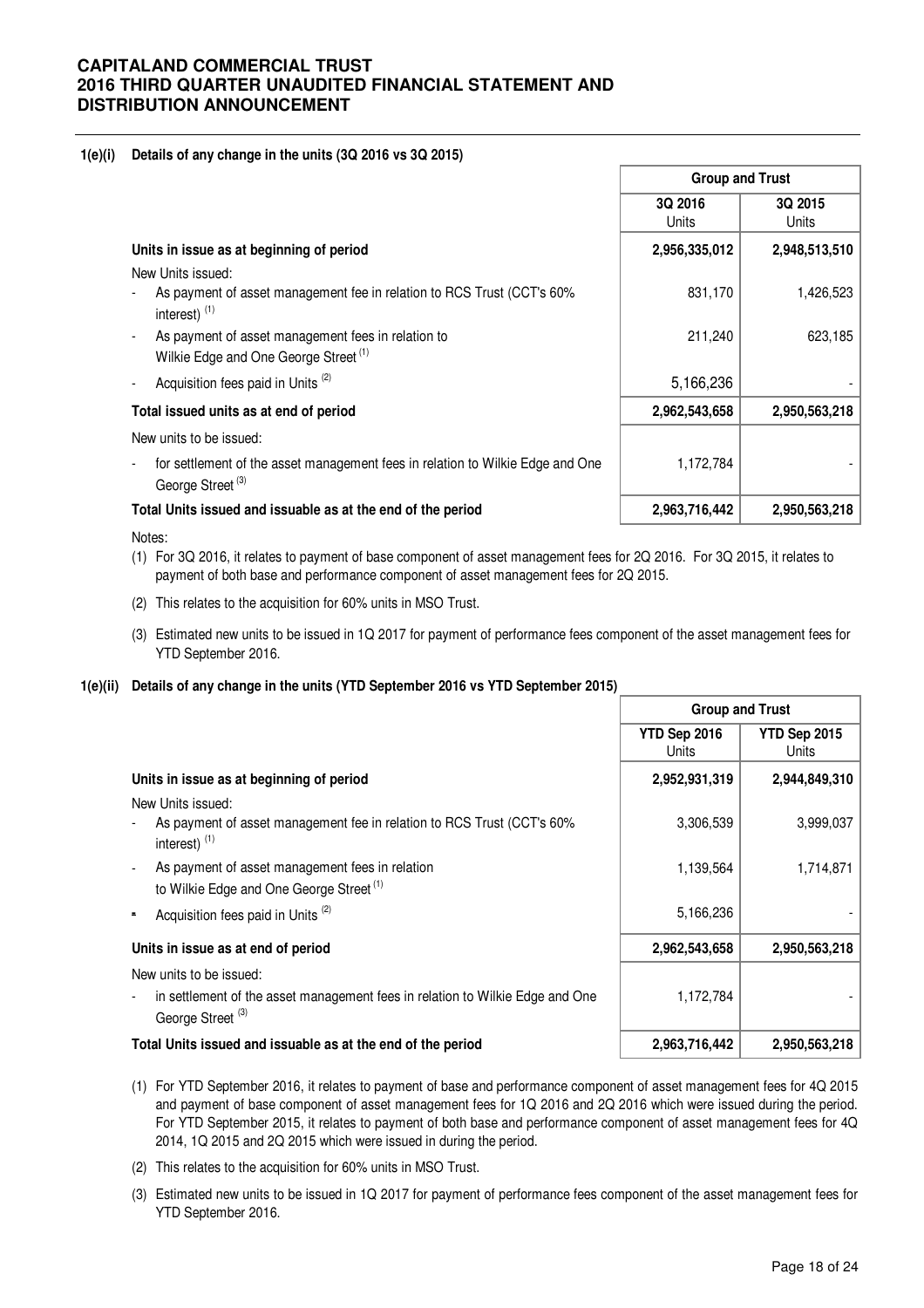**2 Whether the figures have been audited or reviewed, and in accordance with which auditing standard or practice** 

The figures have not been audited nor reviewed by our auditors.

**3 Where the figures have been audited or reviewed, the auditors' report (including any qualifications or emphasis of matter)** 

Not applicable.

**4 Whether the same accounting policies and methods of computation as in the issuer's most recent audited annual financial statements have been applied** 

The accounting policies and methods of computation applied in the financial statements for the current reporting period are consistent with the audited financial statements for the year ended 31 December 2015.

**5 If there are any changes in the accounting policies and methods of computation, including any required by an accounting standard, what has changed, as well as the reasons for, and the effect of, the change**

Nil

## **6 Earnings per unit ("EPU") and distribution per unit ("DPU") for the financial period**

**EPU (3Q 2016 vs 3Q 2015)**

|                                                                              |                |                    | Group         | Trust         |               |  |  |
|------------------------------------------------------------------------------|----------------|--------------------|---------------|---------------|---------------|--|--|
|                                                                              | <b>Note</b>    | 3Q 2016<br>3Q 2015 |               | 3Q 2016       | 3Q 2015       |  |  |
| <b>Basic EPU</b><br>Weighted average number of Units in issue                |                | 2,958,035,930      | 2,949,805,717 | 2,958,035,930 | 2,949,805,717 |  |  |
| Based on weighted average number of Units<br>in issue                        |                | 1.74c              | 1.92c         | 1.91c         | 2.06c         |  |  |
| <b>Diluted EPU</b><br>Weighted average number of Units in issue<br>(diluted) |                | 3,080,256,180      | 3,063,375,708 | 3,080,245,880 | 3,063,375,708 |  |  |
| Based on weighted average number of Units<br>in issue (diluted)              | $\overline{2}$ | 1.72c              | 1.90c         | 1.89c         | 2.04c         |  |  |

### **EPU (YTD September 2016 vs YTD September 2015)**

|                                                                              |                | Group         |               | <b>Trust</b>  |               |  |  |
|------------------------------------------------------------------------------|----------------|---------------|---------------|---------------|---------------|--|--|
|                                                                              | <b>Note</b>    | YTD Sep 2016  | YTD Sep 2015  | YTD Sep 2016  | YTD Sep 2015  |  |  |
| <b>Basic EPU</b><br>Weighted average number of Units in issue                |                | 2,956,197,968 | 2,947,932,900 | 2,956,197,968 | 2,947,932,900 |  |  |
| Based on weighted average number of Units<br>in issue                        |                | 6.33c         | 7.13c         | 6.16c         | 7.70cl        |  |  |
| <b>Diluted EPU</b><br>Weighted average number of Units in issue<br>(diluted) |                | 3,078,425,059 | 3,061,502,891 | 3,078,421,588 | 3,061,502,891 |  |  |
| Based on weighted average number of Units<br>in issue (diluted)              | $\overline{2}$ | 6.24c         | 7.02¢         | 6.07c         | 7.58¢         |  |  |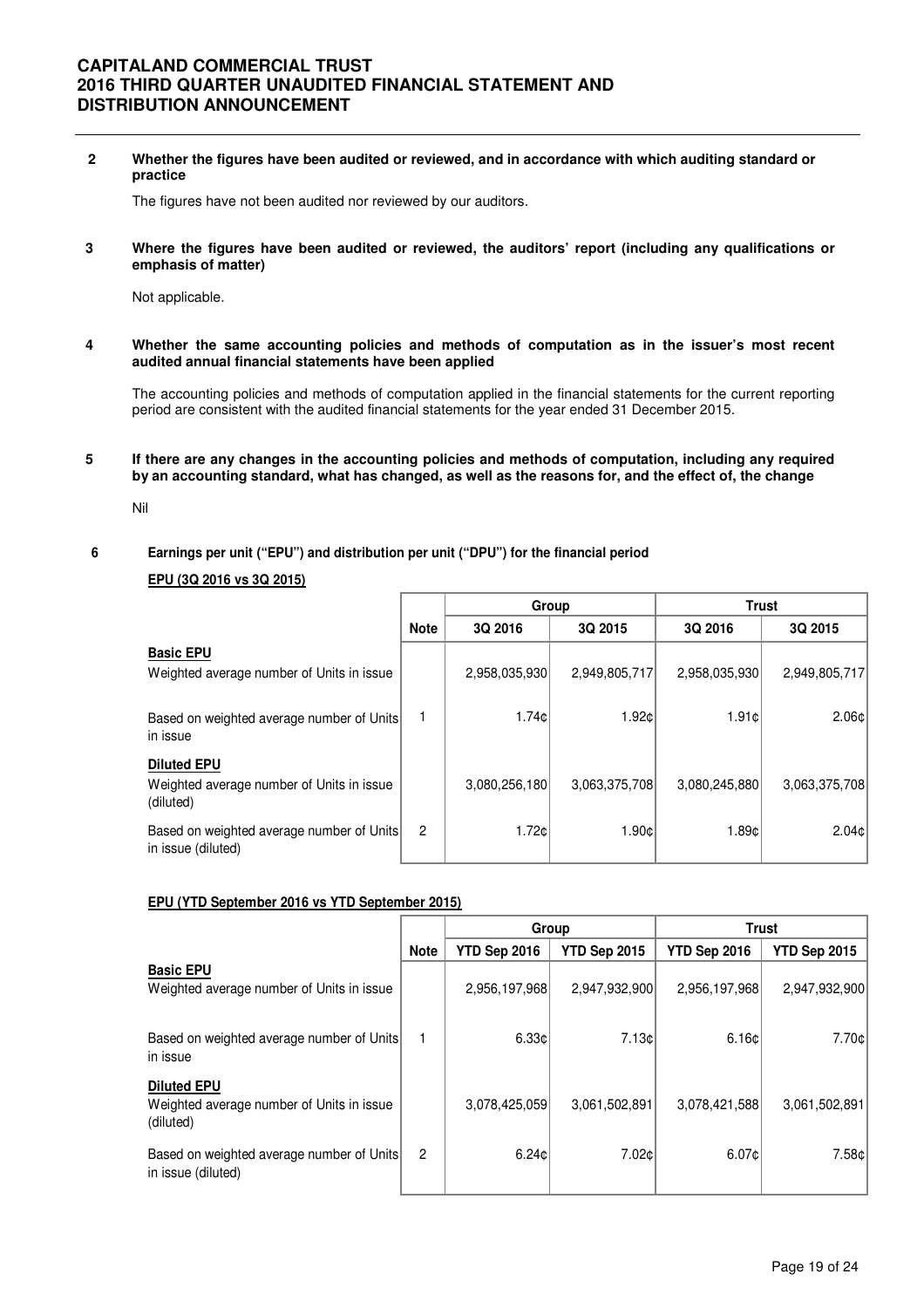Notes:

- (1) In computing the basic EPU, total return for the period after tax and the weighted average number of Units outstanding during the period were used.
- (2) In computing the diluted EPU, the total return for the period after tax and the weighted average number of Units outstanding during the period were adjusted for the effects of all dilutive potential Units arising from the assumed conversion of the outstanding convertible bonds to Units and assumed issuance of Units for the payment of unpaid asset management fees.

## **Distribution per unit ("DPU")**

In computing 3Q 2016 and YTD September 2016 DPU, the number of Units as at 30 September 2016 was used for the computation.

|                          | 3Q 2016           | 3Q 2015           | YTD Sep 2016  | YTD Sep 2015  |
|--------------------------|-------------------|-------------------|---------------|---------------|
| Number of Units in issue | 2,962,543,658     | 2,950,563,218     | 2,962,543,658 | 2,950,563,218 |
| DPU for period           | 2.30 <sub>c</sub> | 2.14 <sub>c</sub> | 6.69c         | 6.45¢         |

Note:

- (1) The estimated DPU for 3Q 2016 and YTD September 2016 were computed on the basis that none of the CB 2017 is converted into Units. Accordingly, the actual quantum of DPU may differ if the CB 2017 is converted into Units.
- **7 Net asset value ("NAV") / Net tangible asset ("NTA") per Unit based on Units in issue at the end of the period.**

|                                                                                    |      | Group         |               | <b>Trust</b>  |               |  |
|------------------------------------------------------------------------------------|------|---------------|---------------|---------------|---------------|--|
|                                                                                    | Note | 30 Sep 2016   | 31 Dec 2015   | 30 Sep 2016   | 31 Dec 2015   |  |
| Number of Units in issue at end of the period                                      |      | 2,962,543,658 | 2,952,931,319 | 2,962,543,658 | 2,952,931,319 |  |
| NAV (S\$'000)                                                                      |      | 5,176,634     | 5,234,136     | 4,711,322     | 4,770,343     |  |
| NTA (S\$'000)                                                                      |      | 5,173,988     | 5,230,720     | 4,708,676     | 4,766,927     |  |
| <b>NAV per Unit</b>                                                                |      | \$1.75        | \$1.77        | \$1.59        | \$1.62        |  |
| NTA per Unit                                                                       |      | \$1.75        | \$1.77        | \$1.59        | \$1.61        |  |
| Adjusted NAV / NTA per Unit (excluding the<br>distributable income to unitholders) |      | \$1.72        | \$1.73        | \$1.57        | \$1.57        |  |

Note:

(1) NAV and NTA per Unit was computed based on NAV and NTA over the number of Units in issue as at end of the period respectively.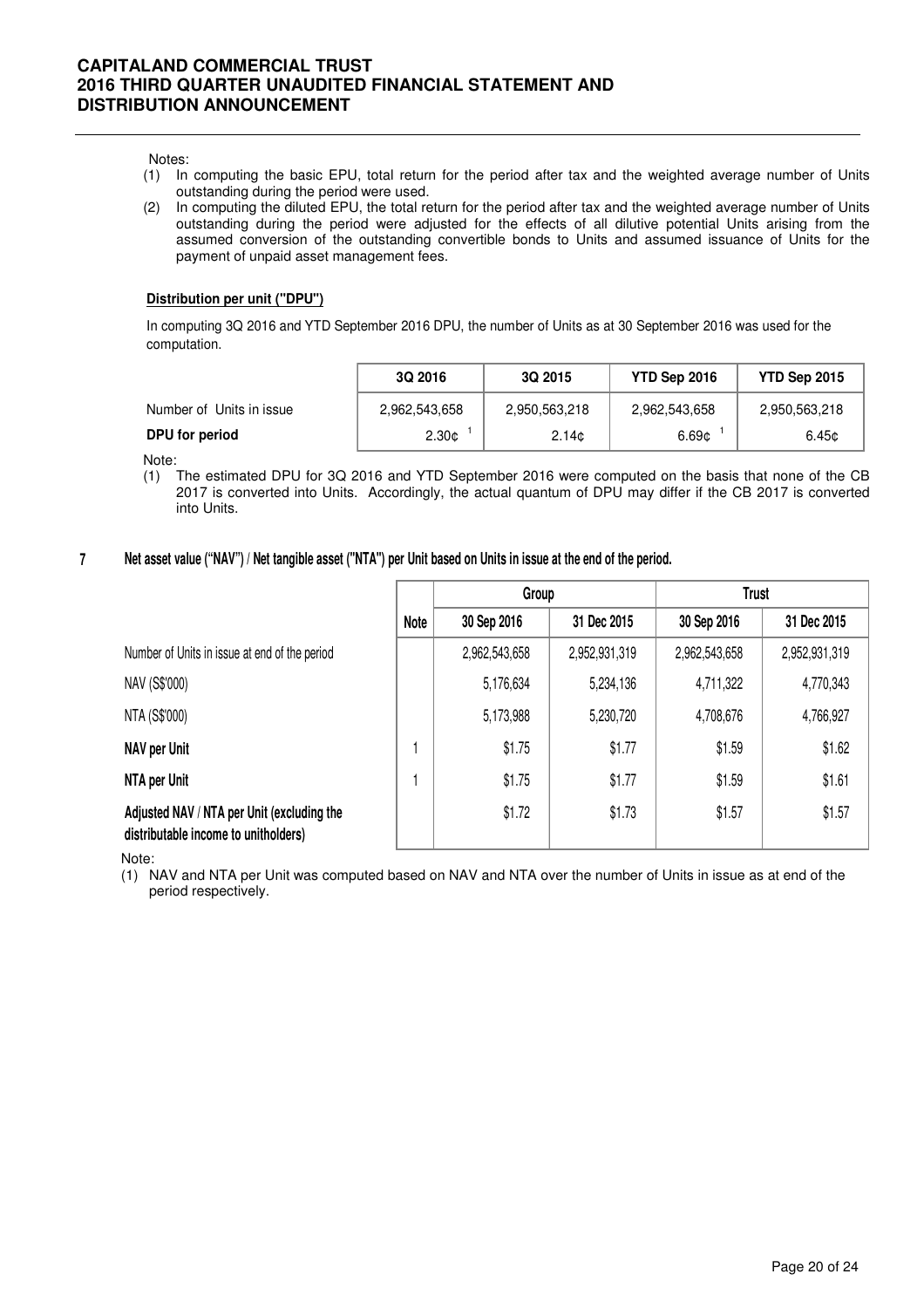## **8 Review of the performance**

|                                                                   | Group     |           |           |              |              |           |
|-------------------------------------------------------------------|-----------|-----------|-----------|--------------|--------------|-----------|
| <b>Statement of Total Return</b>                                  | 3Q 2016   | 3Q 2015   | Change    | YTD Sep 2016 | YTD Sep 2015 | Change    |
|                                                                   | S\$'000   | S\$'000   | $\%$      | S\$'000      | S\$'000      | $\%$      |
| Gross revenue                                                     | 74,422    | 68,345    | 8.9       | 208,851      | 205,620      | 1.6       |
| Property operating expenses                                       | (17, 394) | (15, 674) | 11.0      | (48, 344)    | (45, 122)    | 7.1       |
| Net property income                                               | 57,028    | 52,671    | 8.3       | 160,507      | 160,498      | 0.0       |
| Interest income                                                   | 1,020     | 1,004     | 1.6       | 3,676        | 2,928        | 25.5      |
| Investment income                                                 | 1,661     | 871       | 90.7      | 3,369        | 871          | <b>NM</b> |
| Amortisation of intangible asset                                  | (438)     | (757)     | (42.1)    | (769)        | (1, 135)     | (32.2)    |
| Costs associated with acquisition of subsidiary                   | (10, 935) |           | <b>NM</b> | (10, 935)    |              | <b>NM</b> |
| Asset management fees:                                            |           |           |           |              |              |           |
| - Base fees                                                       | (1, 469)  | (1, 313)  | 11.9      | (4,093)      | (3,806)      | 7.5       |
| - Performance fees                                                | (1, 825)  | (2, 298)  | (20.6)    | (6, 404)     | (7,070)      | (9.4)     |
| Trust expenses                                                    | (620)     | (654)     | (5.2)     | (1,829)      | (2,306)      | (20.7)    |
| Finance costs                                                     | (12, 422) | (9,304)   | 33.5      | (31, 485)    | (26, 439)    | 19.1      |
| Net income before share of profit of associate and joint ventures | 32,000    | 40,220    | (20.4)    | 112,037      | 123,541      | (9.3)     |
| Share of profit (net of tax) of:                                  |           |           |           |              |              |           |
| - Associate                                                       |           |           |           |              | 1,820        | <b>NM</b> |
| - Joint ventures                                                  | 22,158    | 16,502    | 34.3      | 78,310       | 66,470       | 17.8      |
| Net income                                                        | 54,158    | 56,722    | (4.5)     | 190,347      | 191,831      | (0.8)     |
| Dilution loss on investment in associate                          |           |           |           |              | (18, 903)    | <b>NM</b> |
| Impairment on available-for-sale investment                       |           |           |           | (8,916)      |              | <b>NM</b> |
| Loss on acquisition of subsidiary - net                           | (2, 562)  |           | <b>NM</b> | (2,562)      |              | <b>NM</b> |
| Net gain in fair value of investment properties                   |           |           |           | 8,643        | 37,393       | (76.9)    |
| Total return for the period before tax                            | 51,596    | 56,722    | (9.0)     | 187,512      | 210,321      | (10.8)    |
| Tax expense                                                       | (165)     | (4)       | <b>NM</b> | (391)        | (91)         | <b>NM</b> |
| Total return for the period after tax                             | 51,431    | 56,718    | (9.3)     | 187,121      | 210,230      | (11.0)    |
| <b>Distribution Statement</b>                                     |           |           |           |              |              |           |
| Net income before share of profit of associate and joint ventures | 32,000    | 40,220    | (20.4)    | 112,037      | 123,541      | (9.3)     |
| Net tax and other adjustments                                     | 11,699    | 2,205     | NM        | 15,689       | 3,965        | <b>NM</b> |
| Distribution from joint ventures                                  | 24,597    | 20,725    | 18.7      | 70,503       | 62,822       | 12.2      |
| Distributable income to unitholders                               | 68,296    | 63,150    | 8.1       | 198,229      | 190,328      | 4.2       |
| DPU for the period                                                | 2.30c     | 2.14c     | 7.5       | 6.69c        | 6.45c        | 3.7       |
| Annualised                                                        | 9.15c     | 8.49¢     | 7.8       | 8.94¢        | 8.62c        | 3.7       |
| NM - Not Meaningful                                               |           |           |           |              |              |           |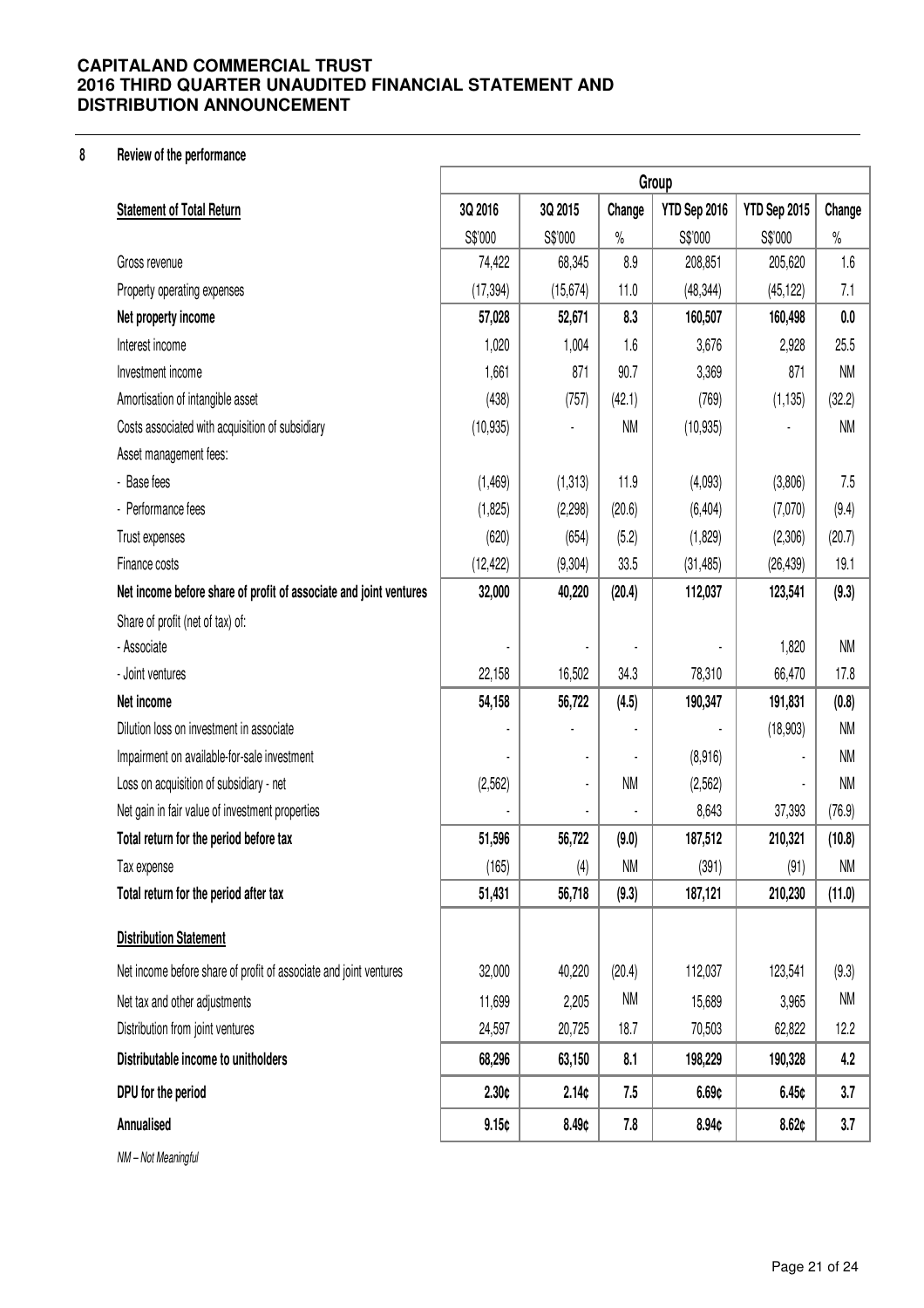### **Review of CCT Group's performance 3Q 2016 vs 3Q 2015**

- a) Gross revenue for 3Q 2016 was S\$74.4 million, an increase of S\$6.1 million or 8.9% over 3Q 2015. Revenue from CapitaGreen (acquired on 31 August 2016) and Capital Tower increased S\$7.0 million and S\$0.8 million respectively. However, the increase was offset by lower revenue from the other properties in CCT portfolio.
- b) Property operating expenses for 3Q 2016 were S\$17.4 million, an increase of S\$1.7 million or 11.0% from 3Q 2015. The increase was mainly due to consolidation of property expenses of CapitaGreen of S\$1.6 million.
- c) Amortisation expense of S\$0.4 million for 3Q 2016 relates to the amortisation of intangible asset, which was S\$0.3 million or 42.1% lower than 3Q 2015 due mainly to lower yield stabilization sum required for Twenty Anson. Amortisation does not affect distributable income.
- d) Costs associated with acquisition of subsidiary relates mainly to acquisition fees incurred in respect of the acquisition of 60% units in MSO Trust.
- e) Finance costs of S\$12.4 million for 3Q 2016 were S\$3.1 million or 33.5% higher than the same quarter last year. MSO Trust's interest expense of S\$2.3 million accounted for the bulk of the increase while increased borrowings for the acquisition of 60% interest in MSO Trust (holds CapitaGreen) also resulted in higher finance costs.
- f) Share of profit of joint ventures for 3Q 2016 relates to CCT's 60% interest in RCS Trust and 40% interest in MSO Trust (MSO Trust's share of profits were for the months of July 2016 and August 2016).
- g) The distributable income to unitholders of S\$68.3 million for 3Q 2016 was S\$5.1 million or 8.1% higher than that of 3Q 2015. The increase was mainly due to higher distributions from MSO Trust (holds CapitaGreen) and RCS Trust.

#### **Review of CCT Group's performance YTD September 2016 vs YTD September 2015**

- a) Gross revenue for YTD September 2016 was S\$208.9 million, an increase of S\$3.2 million or 1.6% from YTD September 2015. The increase was mainly due to contribution of S\$7.0 million from CapitaGreen and higher revenue from Six Battery Road and Bugis Village. The increase was offset by lower revenue from the other properties in CCT portfolio.
- b) Property operating expenses for YTD September 2016 of S\$48.3 million were higher than YTD September 2015 by S\$3.2 million or 7.1%. The increase was mainly due to consolidation of property expenses of CapitaGreen for the month of September of S\$1.6 million as well as higher leasing commission, property reimbursement expenses, maintenance and repairs.
- c) Amortisation expense relates to the amortisation of intangible asset. The amount for YTD September 2016 of S\$0.8 million was lower than YTD September 2015 of S\$1.1 million mainly due to less yield stabilization sum required for Twenty Anson. Amortisation expense does not affect distributable income.
- d) Costs associated with acquisition of subsidiary relates mainly to acquisition fees incurred in respect of the acquisition of 60% units in MSO Trust.
- e) Trust expenses in YTD September 2016 of S\$1.8 million were lower than YTD September 2015 by S\$0.5 million or 20.7% mainly due to lower professional fees and unitholders expenses.
- f) Finance costs for YTD September 2016 were S\$31.5 million, an increase of S\$5.0 million or 19.1% higher from the same period last year. The increase in finance costs was due to higher borrowings incurred for the acquisition of 60% units in MSO Trust (holds CapitaGreen) as well as the consolidation of MSO Trust's finance costs of S\$2.3 million.
- g) Share of profit of joint ventures for YTD September 2016 relates to CCT's 60% interest in RCS Trust and 40% interest in MSO Trust (MSOT Trust's share of profit was for the periods from January to August 2016). The increase of S\$11.8 million or 17.8% year-on-year was wholly from MSO Trust whose profits increased by S\$12.3 million or 190.7% year-on-year due to the progressive commencement of leases at CapitaGreen. RCS Trust's profits were lower year-on-year due to lower revaluation gains of Raffles City Singapore.
- h) The distributable income to unitholders in YTD September 2016 of S\$198.2 million was S\$7.9 million or 4.2% higher than YTD September 2015 of S\$190.3 million. The increase was contributed by MSO Trust (holds CapitaGreen) and RCS Trust.

#### **9 Variance from Previous Forecast / Prospect Statement**

CCT has not disclosed any forecast for the reporting period.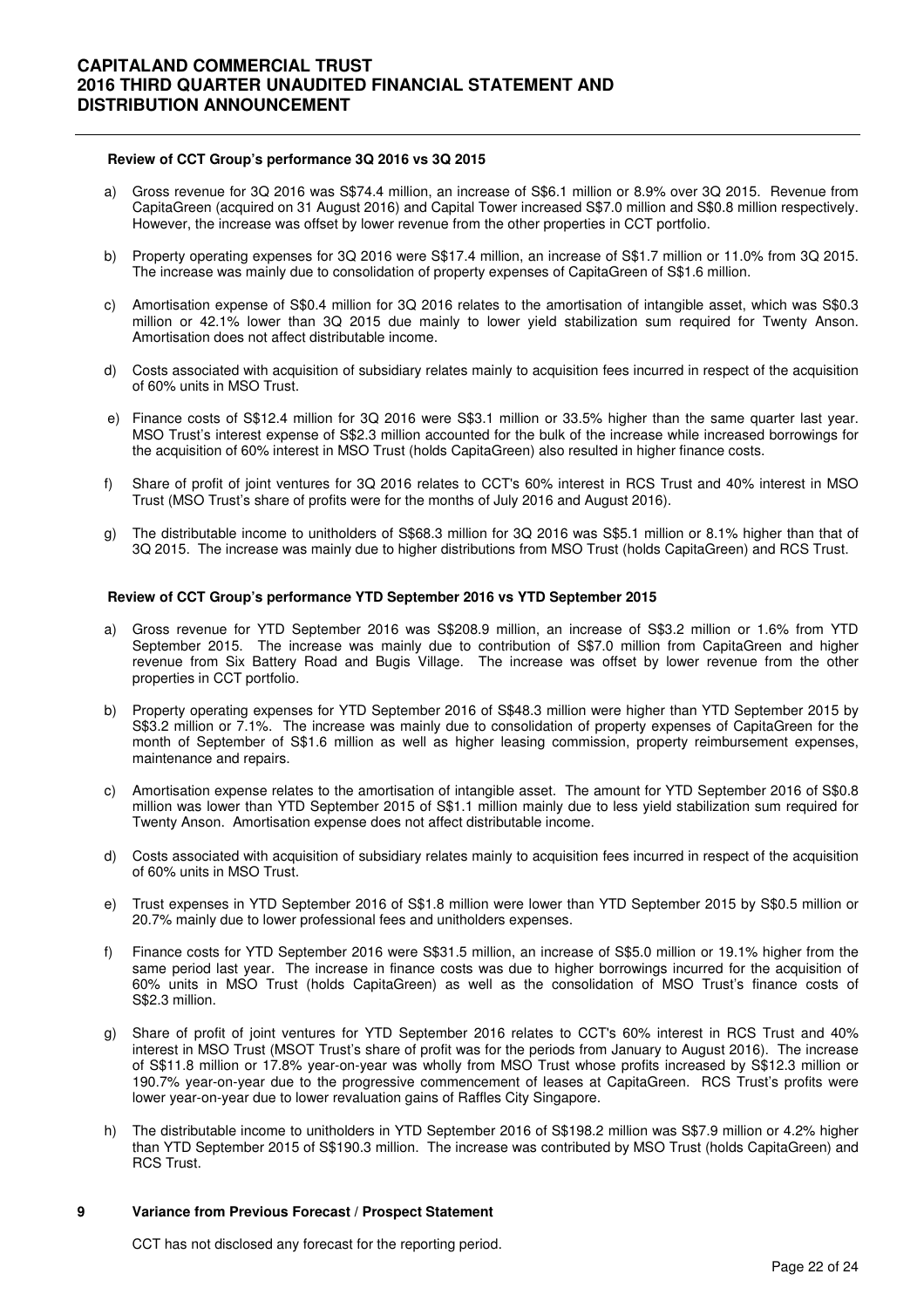#### **10 Commentary on the competitive conditions of the industry in which the group operates and any known factors or events that may affect the group in the next reporting period and the next 12 months**

CCT distributable income for 3Q 2016 of S\$68.3 million increased by 8.1% from that of 3Q 2015. The increase arose from better performance of gross revenue of S\$74.4 million and net property income of S\$57.0 million which grew by 8.9% and 8.3% respectively from 3Q 2015. The strong growth in revenue and net property income was attributed to CapitaGreen's 100% contribution to CCT Group's revenue and net property income since the completion of the acquisition of the remaining 60% interest on 31 August 2016. Higher distributions from RCS Trust that holds Raffles City Singapore also added to the sterling performance.

The completion of CapitaGreen's acquisition has given CCT's DPU a boost this quarter and will continue to contribute to CCT Group's performance. The redevelopment of CapitaGreen from the former Market Street Car Park is a testament to CCT's successful execution of portfolio reconstitution strategy.

With the hope of repeating the same success as CapitaGreen, the Manager has announced the intention to redevelop Golden Shoe Car Park ("GSCP") into a higher-value commercial development with potential commercial gross floor area of approximately one million square feet that is expected to generate long-term value to unitholders. The redevelopment is subject to authorities' approval for the conversion of the current zoning of "transport" to "commercial", the differential premium payable and financial feasibility. The operation of GSCP car park and commercial space will cease by 31 July 2017.

 Despite market headwinds, CCT's portfolio has remained resilient with 97.4% occupancy rate which is still higher than market occupancy rate of 95.9% in 3Q 2016. Through proactive leasing efforts, negotiations for almost all leases expiring this year have been concluded. Only 8% of office portfolio lease by committed net lettable area will expire in 2017. We will continue with our proactive efforts to attract and retain tenants to mitigate leasing risk.

CCT has a cumulative amount of retained net tax-exempt income of S\$17.3 million, largely from MQREIT's distribution. The Manager will evaluate various options for the utilization of total amount of tax-exempt income retained, including for capital expenditure or future distributions to unitholders.

### Outlook for Singapore Central Business District (CBD) Office Market

Singapore's Core CBD occupancy rate registered a moderate increase to 95.9% in 3Q 2016 despite the completion of a new office development in the quarter. Average monthly Grade A office market rent eased by 2.1% quarter-onquarter to S\$9.30 per square foot, compared with the rate of decline of 4.0% the previous quarter.

## **11 Distributions**

## **11(a) Current financial period**

Any distributions declared for the current financial period? No.

## **11(b) Corresponding period of the preceding financial period**

Any distributions declared for the corresponding period of the immediate preceding financial period? No.

### **12 If no distribution has been declared/recommended, a statement to that effect**

Not applicable.

### **13 General mandate relating to interested party transactions**

CCT has not obtained a general mandate from unitholders for Interested Person Transactions.

### **14 Confirmation that issuer has procured undertakings from all of its Directors and Executive Officers (in the format set out in Appendix 7.7) under Rule 720(1)**

The Manager confirms that it has procured undertakings from all its Directors and executive officers in the format set out in Appendix 7.7 of the Listing Manual.